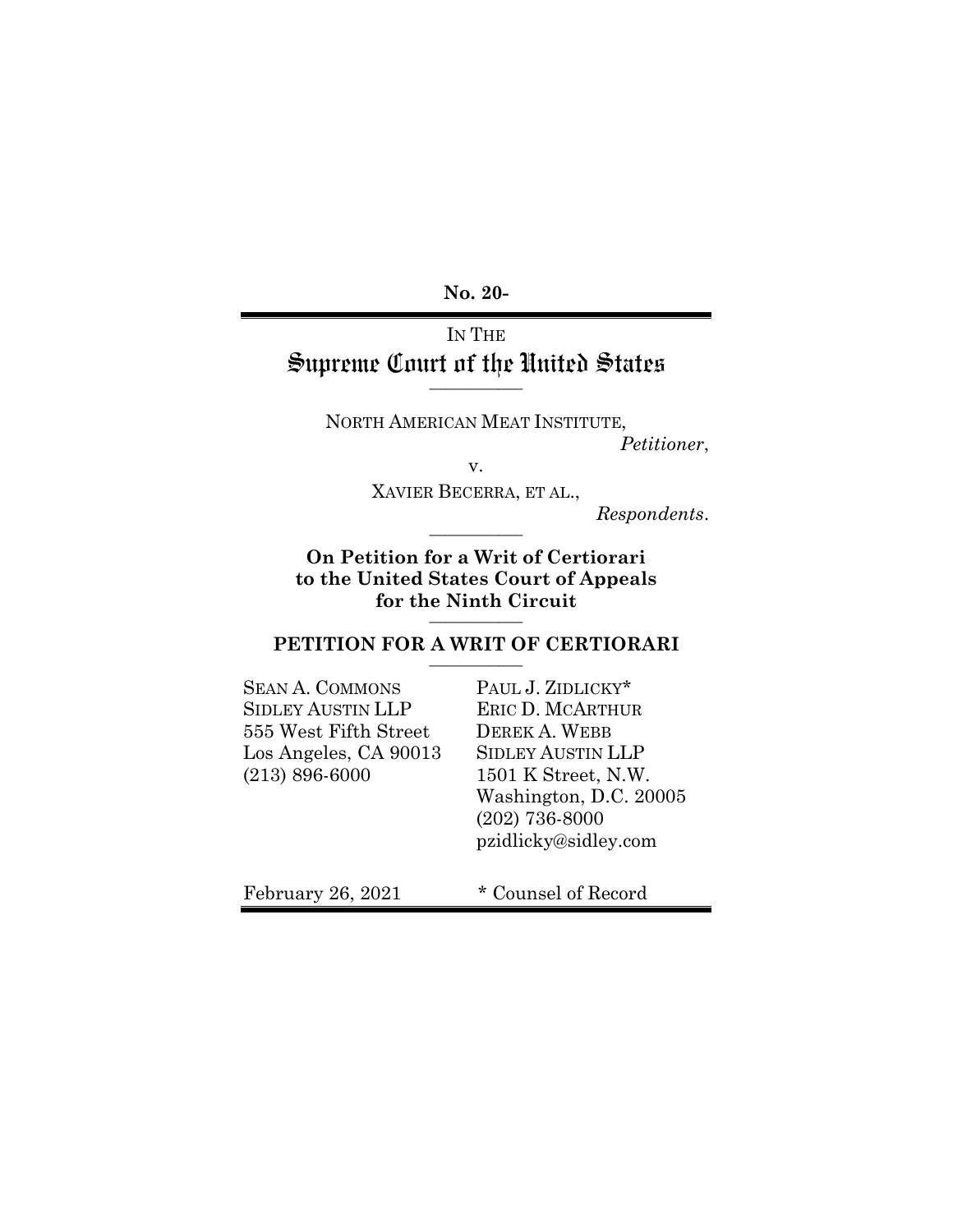## **QUESTION PRESENTED**

Whether the Constitution permits California to extend its police power beyond its territorial borders by banning the sale of wholesome pork and veal products imported into California unless out-of-state farmers restructure their facilities to meet animal-confinement standards dictated by California.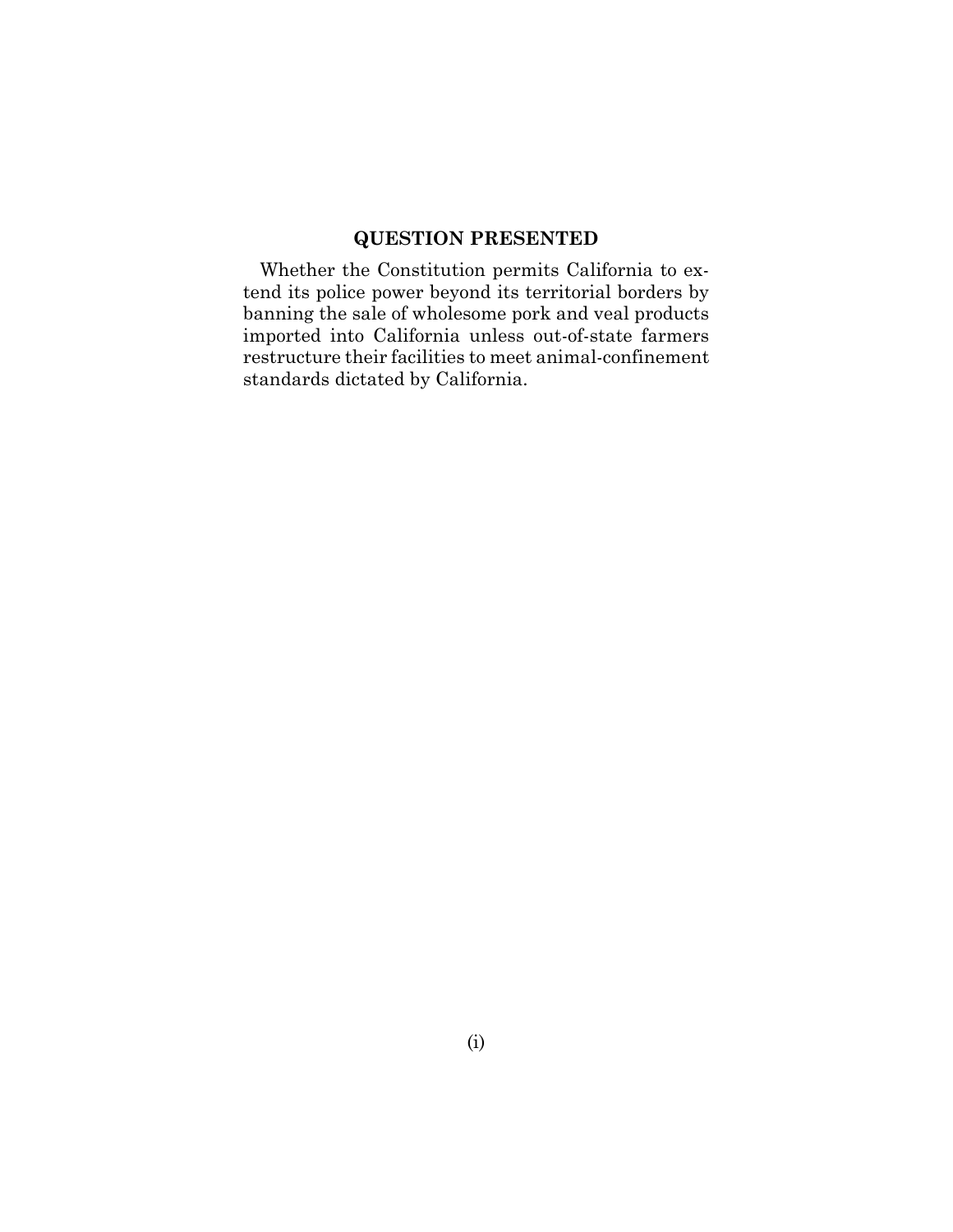## **PARTIES TO THE PROCEEDING AND RULE 29.6 STATEMENT**

Petitioner is the North American Meat Institute (NAMI), the nation's oldest and largest trade association representing packers and processors of pork and veal products, among others. NAMI has no parent corporation, and no publicly held company owns 10% or more of its stock.

The other parties to the proceedings below were Xavier Becerra, in his official capacity as Attorney General of California; Karen Ross, in her official capacity as Secretary of the California Department of Food and Agriculture; Sonia Angell, in her official capacity as Director of the California Department of Public Health; The Humane Society of the United States; Animal Legal Defense Fund; Animal Equality; The Humane League; Farm Sanctuary; Compassion in World Farming USA; and Animal Outlook.

## **RELATED PROCEEDINGS**

No other case is directly related to the case in this Court within the meaning of Rule 14.1(b)(iii).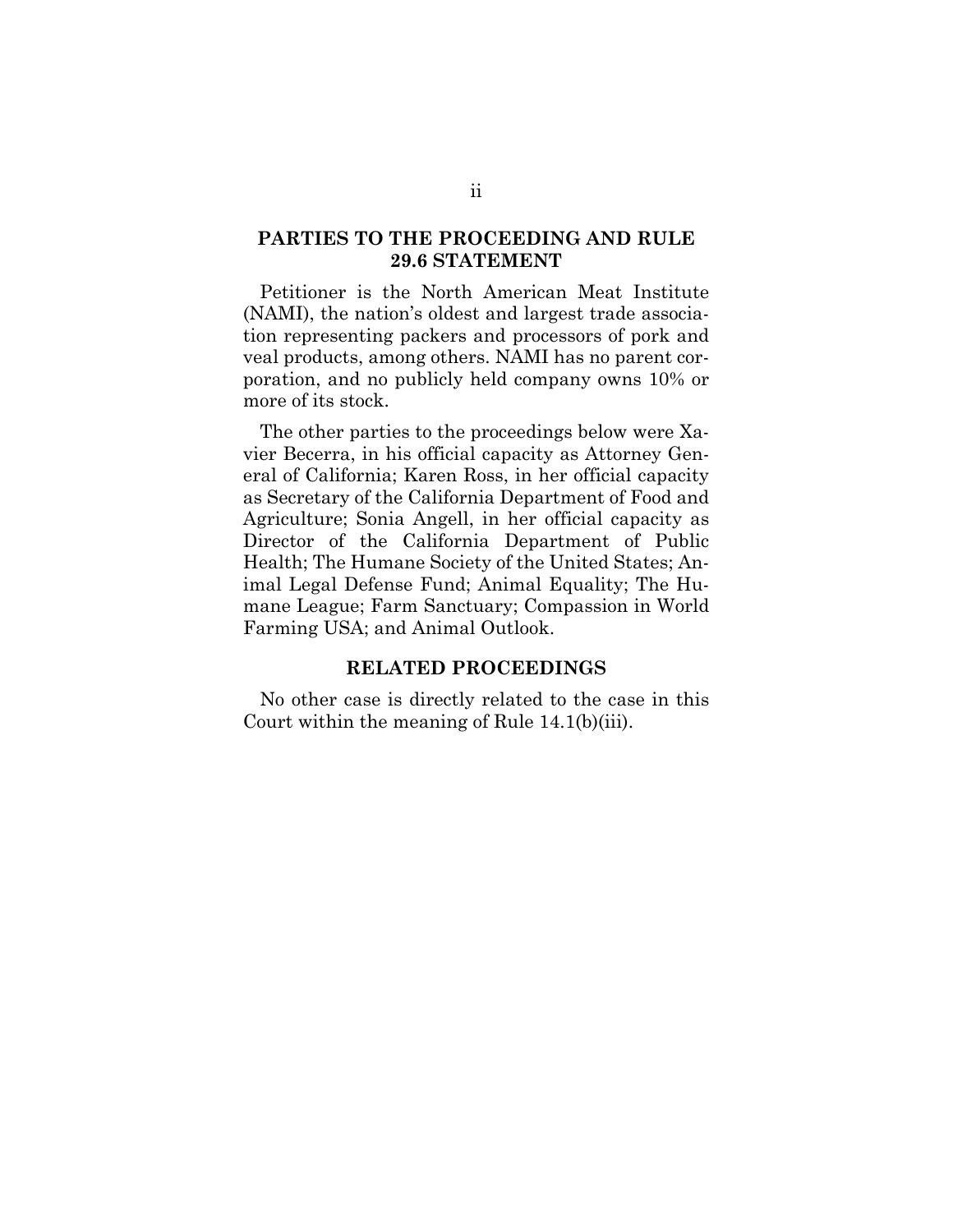# TABLE OF CONTENTS

|                                                                                                                                                                                 | Page            |
|---------------------------------------------------------------------------------------------------------------------------------------------------------------------------------|-----------------|
|                                                                                                                                                                                 | i               |
| PARTIES TO THE PROCEEDING AND RULE                                                                                                                                              |                 |
|                                                                                                                                                                                 | $\ddot{\rm ii}$ |
| RELATED PROCEEDINGS                                                                                                                                                             | $\ddot{\rm n}$  |
|                                                                                                                                                                                 | v               |
|                                                                                                                                                                                 | 1               |
|                                                                                                                                                                                 | 1               |
|                                                                                                                                                                                 | 1               |
|                                                                                                                                                                                 | 1               |
| STATEMENT OF THE CASE                                                                                                                                                           | 3               |
|                                                                                                                                                                                 | 3               |
|                                                                                                                                                                                 | 5               |
|                                                                                                                                                                                 | 8               |
|                                                                                                                                                                                 | 10              |
| REASONS FOR GRANTING THE PETITION                                                                                                                                               | 12              |
| THE NINTH CIRCUIT'S EXTRATERRITO-<br>L.<br><b>RULING</b><br><b>CONFLICTS</b><br><b>RIALITY</b><br>WITH<br>MULTIPLE DECISIONS OF OTHER CIR-<br>CUITS AND WITH THIS COURT'S PREC- |                 |
|                                                                                                                                                                                 | 14              |
| A. The Decision Below Conflicts With Deci-<br>sions Of Multiple Other Circuits                                                                                                  | 16              |
| B. The Decision Below Conflicts With This                                                                                                                                       | 19              |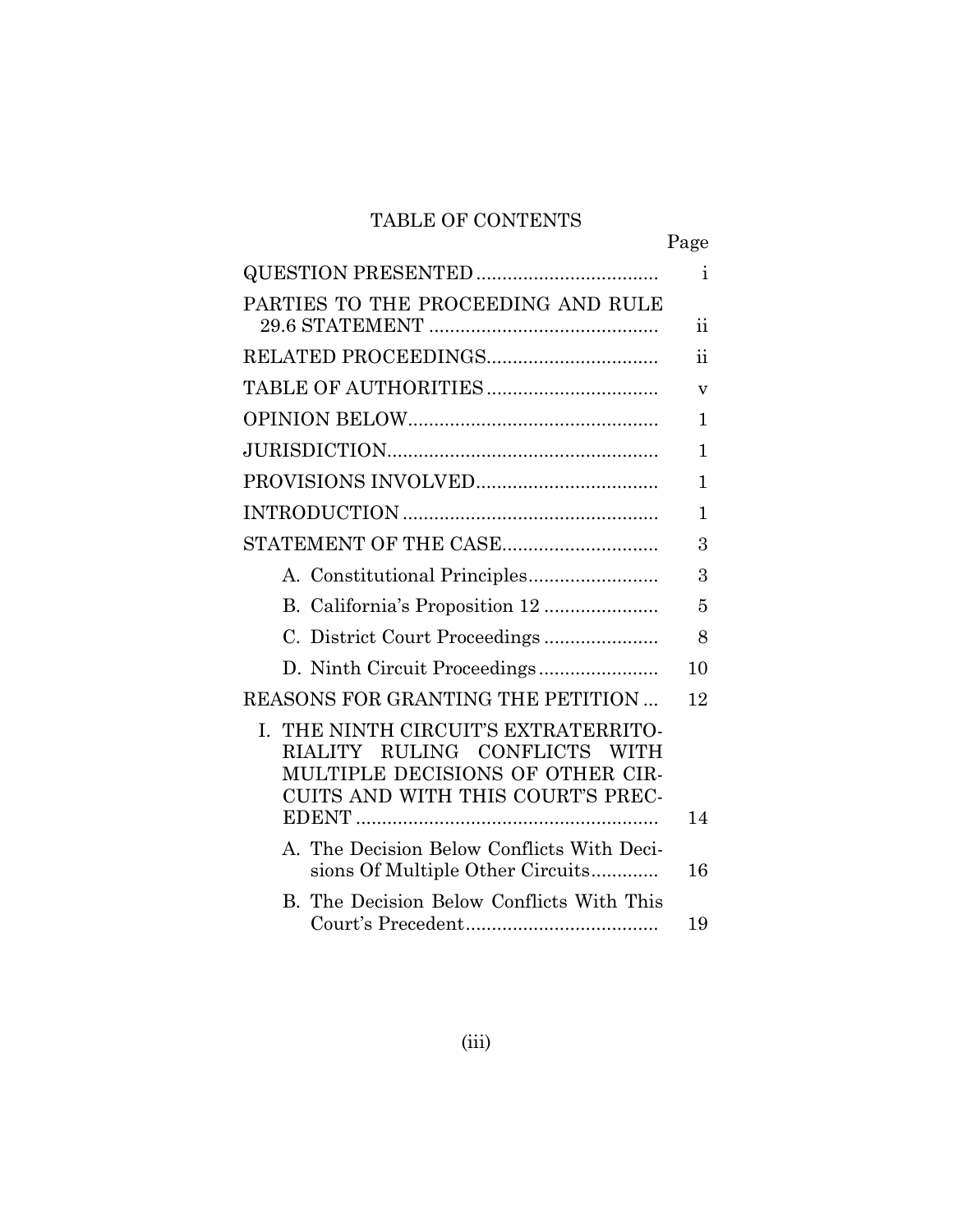# iv TABLE OF CONTENTS—continued

|                                                                                                                                                                                                                                                                                                                                  | Page       |
|----------------------------------------------------------------------------------------------------------------------------------------------------------------------------------------------------------------------------------------------------------------------------------------------------------------------------------|------------|
| NINTH CIRCUIT'S DISCRIMINA-<br>II.<br><b>THE</b><br>TION RULING CONFLICTS WITH DECI-<br>SIONS OF THIS COURT AND OTHER                                                                                                                                                                                                            | 22         |
| THE NINTH CIRCUIT'S REFUSAL TO<br>III.<br>CONDUCT PIKE BALANCING<br>CON-<br>FLICTS WITH THIS COURT'S<br>DECI-<br>SIONS AND THOSE OF OTHER CIR-                                                                                                                                                                                   |            |
|                                                                                                                                                                                                                                                                                                                                  | 27         |
|                                                                                                                                                                                                                                                                                                                                  | 32         |
| <b>APPENDIX</b>                                                                                                                                                                                                                                                                                                                  |            |
| APPENDIX A: Memorandum Disposition, N. Am.<br>Meat Inst. v. Becerra, No. 19-56408 (9th Cir.<br>Oct. 15, 2020), ECF No. 49-1, printed at 825                                                                                                                                                                                      | 1a         |
| APPENDIX B: Minutes (in Chambers) Granting<br>Intervenors' Motion to Intervene and Deny-<br>ing Plaintiff's Motion for Preliminary In-<br>junction, N. Am. Meat Inst. v. Becerra, No.<br>2:19-CV-08569-CAS (FFMx) (C.D. Cal. Nov.<br>22, 2019), ECF No. 43, published at 420 F.<br>Supp. 3d 1014 (C.D. Cal. 2019), aff'd, 825 F. | 4a         |
| APPENDIX C: Order Denying Petition for Re-<br>hearing and Rehearing En Banc, N. Am.<br>Meat Inst. v. Becerra, No. 19-56408 (9th Cir.                                                                                                                                                                                             |            |
| APPENDIX D: Prevention of Cruelty to Farm<br>Animals Act, Cal. Proposition 12 (from Cal.<br>Sec'y of State, California General Election –<br>Tuesday, November 6, 2018 - Text of Pro-<br>posed Laws 87-90 (Nov. 6, 2018)                                                                                                         | 41a<br>43a |
|                                                                                                                                                                                                                                                                                                                                  |            |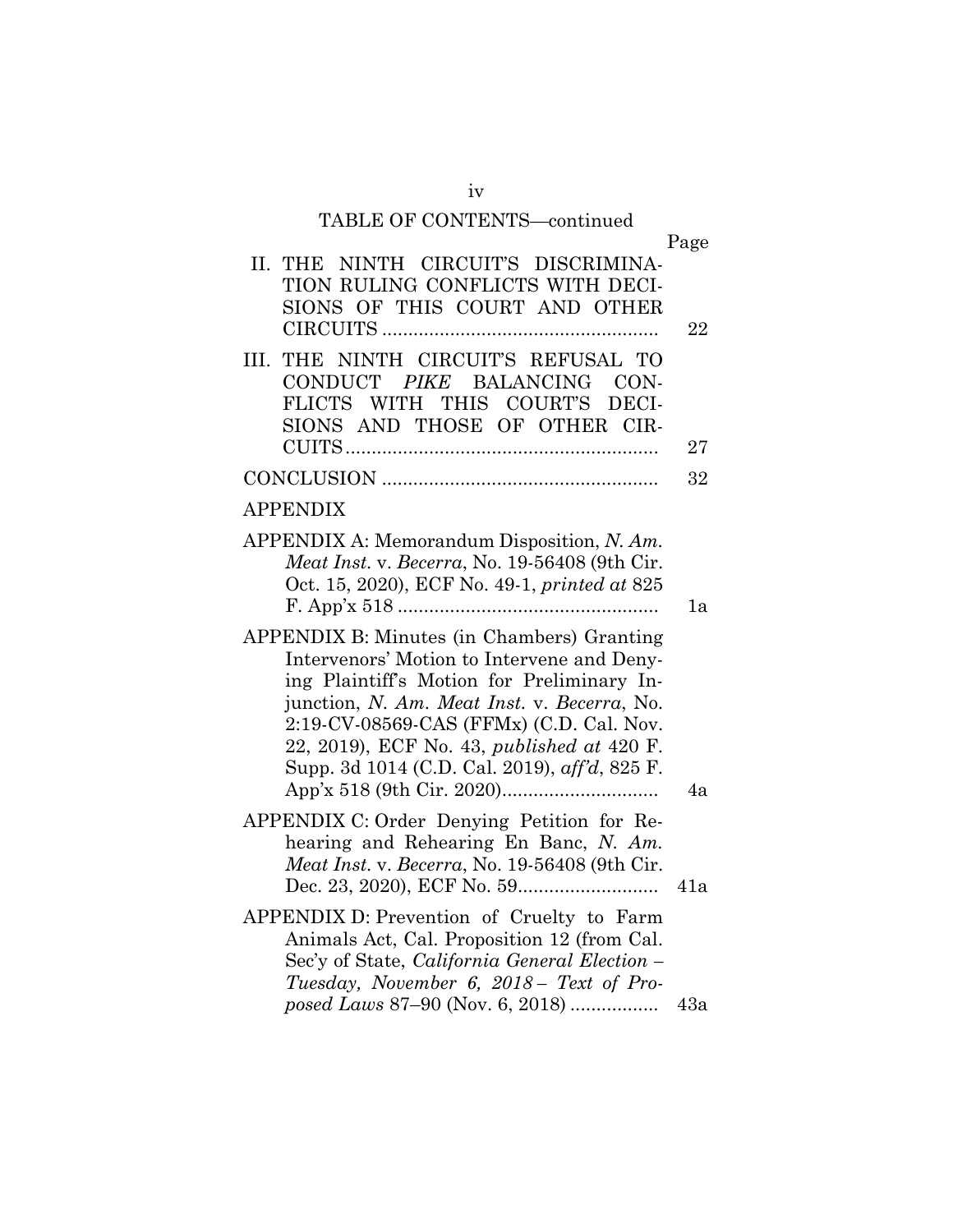## v TABLE OF AUTHORITIES

CASES Page

| Am. Beverage Ass'n v. Snyder, 735 F.3d 362              |  |
|---------------------------------------------------------|--|
| 18                                                      |  |
| Am. Booksellers Found. v. Dean, 342 F.3d 96             |  |
| 18                                                      |  |
| Ass'n des Eleveurs de Canards et d'Oies du              |  |
| Quebec v. Harris, 729 F.3d 937 (9th Cir.                |  |
|                                                         |  |
| Ass'n for Accessible Meds. v. Frosh, 887 F.3d           |  |
|                                                         |  |
| Bacchus Imports, Ltd. v. Dias, 468 U.S. 263             |  |
| 5                                                       |  |
| Baldwin v. G.A.F. Seeling, Inc., 294 U.S. 511           |  |
| $\ldots$ passim                                         |  |
|                                                         |  |
| 22                                                      |  |
| Bristol-Myers Squibb Co. v. Superior Court,             |  |
| $\overline{4}$                                          |  |
| C&A Carbone, Inc. v. Town of Clarkstown,                |  |
|                                                         |  |
| Carolina Trucks & Equip., Inc. v. Volvo                 |  |
| Trucks of N. Am., Inc., 492 F.3d 484 (4th               |  |
| 4                                                       |  |
| Cloverland-Green Spring Dairies, Inc. v. Pa.            |  |
| Milk Mktg. Bd., 298 F.3d 201 (3d Cir.                   |  |
|                                                         |  |
|                                                         |  |
| 30                                                      |  |
| <i>Edgar v. MITE Corp.</i> , 457 U.S. 624 (1982)<br>21  |  |
| <i>Energy &amp; Envt. Legal Inst. v. Epel, 793 F.3d</i> |  |
| 18                                                      |  |
| Great Atl. & Pac. Tea Co. v. Cottrell, 424 U.S.         |  |
| 31                                                      |  |
| Hardage v. Atkins, 619 F.2d 871 (10th Cir.              |  |
|                                                         |  |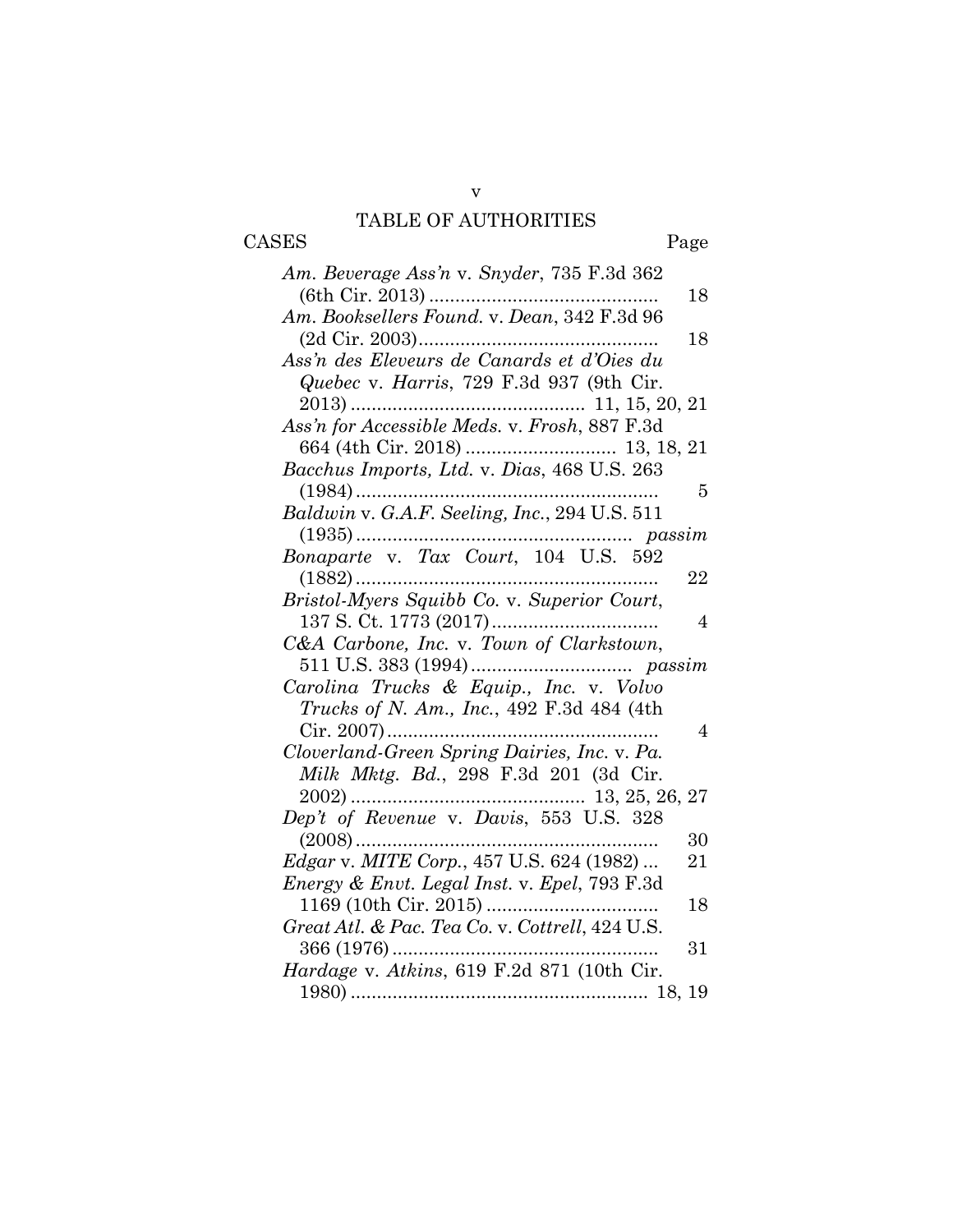# TABLE OF AUTHORITIES—continued

| Page                                                                            |
|---------------------------------------------------------------------------------|
| Healy v. Beer Inst., 491 U.S. 324 (1989) 3, 21                                  |
| Hunt v. Wash. State Apple Advert. Comm'n,                                       |
|                                                                                 |
| Kassel v. Consol. Freightways Corp. of Del.,                                    |
| 5                                                                               |
| Missouri ex rel. Koster v. Harris, 847 F.3d                                     |
| 6                                                                               |
| Legato Vapors, LLC v. Cook, 847 F.3d 825                                        |
|                                                                                 |
| $(7th Cir. 2017) \dots 13, 17$ $Missouri \ v. \ California, 139 \ S. \ Ct. 859$ |
| 6                                                                               |
| N. Am. Meat Inst. v. Becerra, No. 2:19-CV-                                      |
| 08569-CAS (FFMx), 2020 WL 919153                                                |
| 10                                                                              |
| Nat'l Foreign Trade Council v. Natsios, 181                                     |
| F.3d 38 (1st Cir. 1999), aff'd sub nom.                                         |
| Crosby v. Nat'l Foreign Trade Council, 530                                      |
|                                                                                 |
| Nat'l Solid Wastes Mgmt. Ass'n v. Meyer, 165                                    |
| F.3d 1151 (7th Cir. 1999) 16, 17                                                |
| Nat'l Solid Wastes Mgmt. Ass'n v. Meyer, 63                                     |
| 16                                                                              |
| New Energy Co. of Ind. v. Limbach, 486 U.S.                                     |
| 5                                                                               |
| North Dakota v. Heydinger, 825 F.3d 912                                         |
| 18                                                                              |
| Ogden v. Saunders, 25 U.S. (12 Wheat.) 213                                      |
| $(1827)$<br>22                                                                  |
| Or. Waste Sys., Inc. v. Dep't of Envtl. Quality,                                |
| 30                                                                              |
| Pharm. Research & Mfrs. of Am. v. Walsh,                                        |
| 21                                                                              |
| Pike v. Bruce Church, Inc., 397 U.S. 137                                        |
|                                                                                 |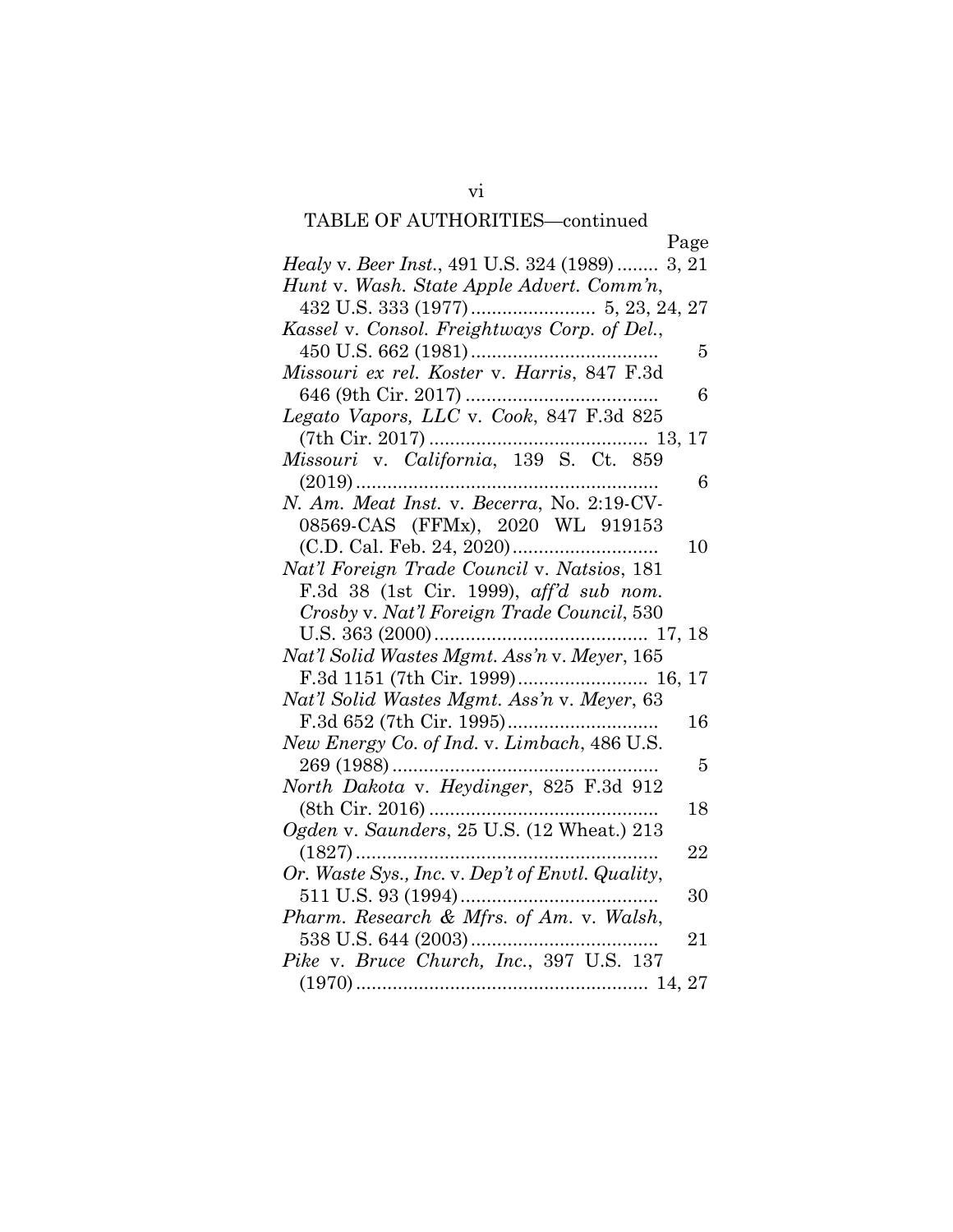# TABLE OF AUTHORITIES—continued

| <b>TADLE OF AUTHUNITIES—continued</b>                          |
|----------------------------------------------------------------|
| Page                                                           |
| Printz v. United States, 521 U.S. 898 (1997)<br>$\overline{4}$ |
| <i>Shelby Cty. v. Holder, 570 U.S. 529 (2013)</i><br>21        |
| South Dakota v. Wayfair, Inc., 138 S. Ct.                      |
|                                                                |
| Tenn. Wine & Spirits Retailers Ass'n v.                        |
| <i>Thomas</i> , 139 S. Ct. 2449 (2019)<br>4                    |
| United Haulers Ass'n, Inc. v. Oneida-                          |
| Herkimer Solid Waste Mgmt. Auth., 550                          |
| 30                                                             |
| V-1 Oil Co. v. Utah State Dep't of Pub.                        |
| Safety, 131 F.3d 1415 (10th Cir. 1997)<br>31                   |
| VIZIO, Inc. v. Klee, 886 F.3d 249 (2d Cir.                     |
| 31                                                             |
| W. Lynn Creamery, Inc. v. Healy, 512 U.S.                      |
|                                                                |
| Walgreen Co. v. Rullan, 405 F.3d 50 (1st Cir.                  |
| 25                                                             |
| Ward v. United Airlines, Inc., 986 F.3d 1234                   |
| 15                                                             |
| Watson v. Emp'rs Liab. Assurance Corp., 348                    |
| 22                                                             |
| World-Wide Volkswagen Corp. v. Woodson,                        |
| 21                                                             |
| Yamaha Motor Corp., U.S.A. v. Jim's Motor-                     |
| cycle, Inc., 401 F.3d 560 (4th Cir. 2005)  14, 31              |

# CONSTITUTION AND STATUTES

| Cal. Health & Safety Code § 25990 <i>et seq</i> |   |
|-------------------------------------------------|---|
| $\S 25990$ 7, 8, 14                             |   |
|                                                 |   |
|                                                 | 8 |
| $$25995$                                        |   |
| $$25996$                                        |   |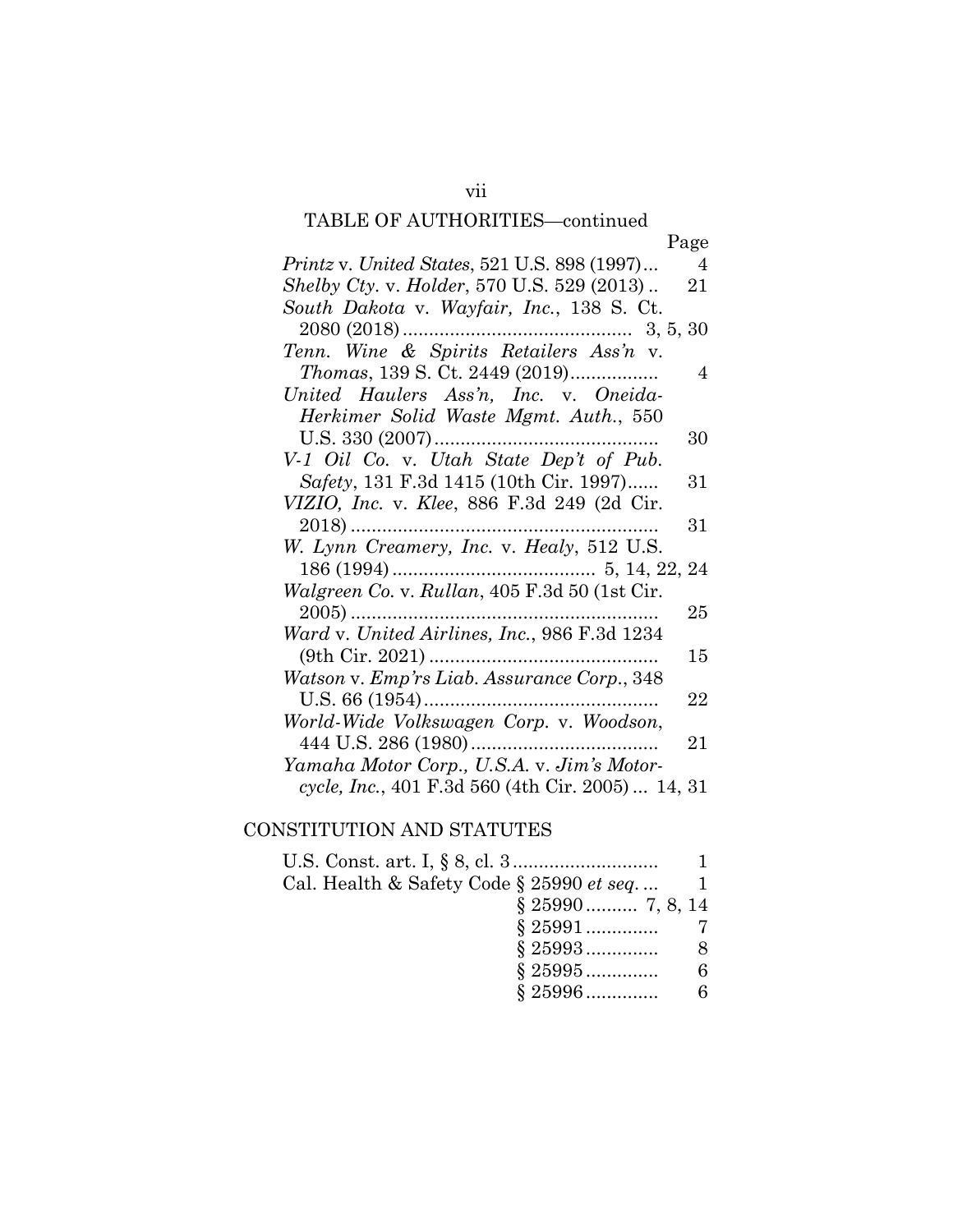## viii

# TABLE OF AUTHORITIES—continued

|                                                 | Page |
|-------------------------------------------------|------|
| Prevention of Cruelty to Farm Animals Act,      |      |
| Cal. Proposition 12 (Nov. 6, 2018) 6, 7, 14, 29 |      |
| Prevention of Farm Animal Cruelty Act, Cal.     |      |
|                                                 | 5.6  |

## LEGISLATIVE MATERIAL

|  | Assemb. Comm. on Appropriations, Bill |    |
|--|---------------------------------------|----|
|  | Analysis of AB 1437 (May 13, 2009)    | -6 |

## SCHOLARLY AUTHORITIES

| Douglas Laycock, Equal Citizens of Equal            |  |
|-----------------------------------------------------|--|
| and Territorial States: The Constitutional          |  |
| Foundations of Choice of Law, 92 Colum.             |  |
|                                                     |  |
| Donald H. Regan, Siamese Essays: (I) CTS            |  |
| Corp. v. Dynamics Corp. of America and              |  |
| Dormant Commerce Clause Doctrine; (II)              |  |
| <i>Extraterritorial State Legislation, 85 Mich.</i> |  |
|                                                     |  |
|                                                     |  |

## OTHER AUTHORITY

| Laurence H. Tribe, American Constitutional |     |
|--------------------------------------------|-----|
|                                            | -25 |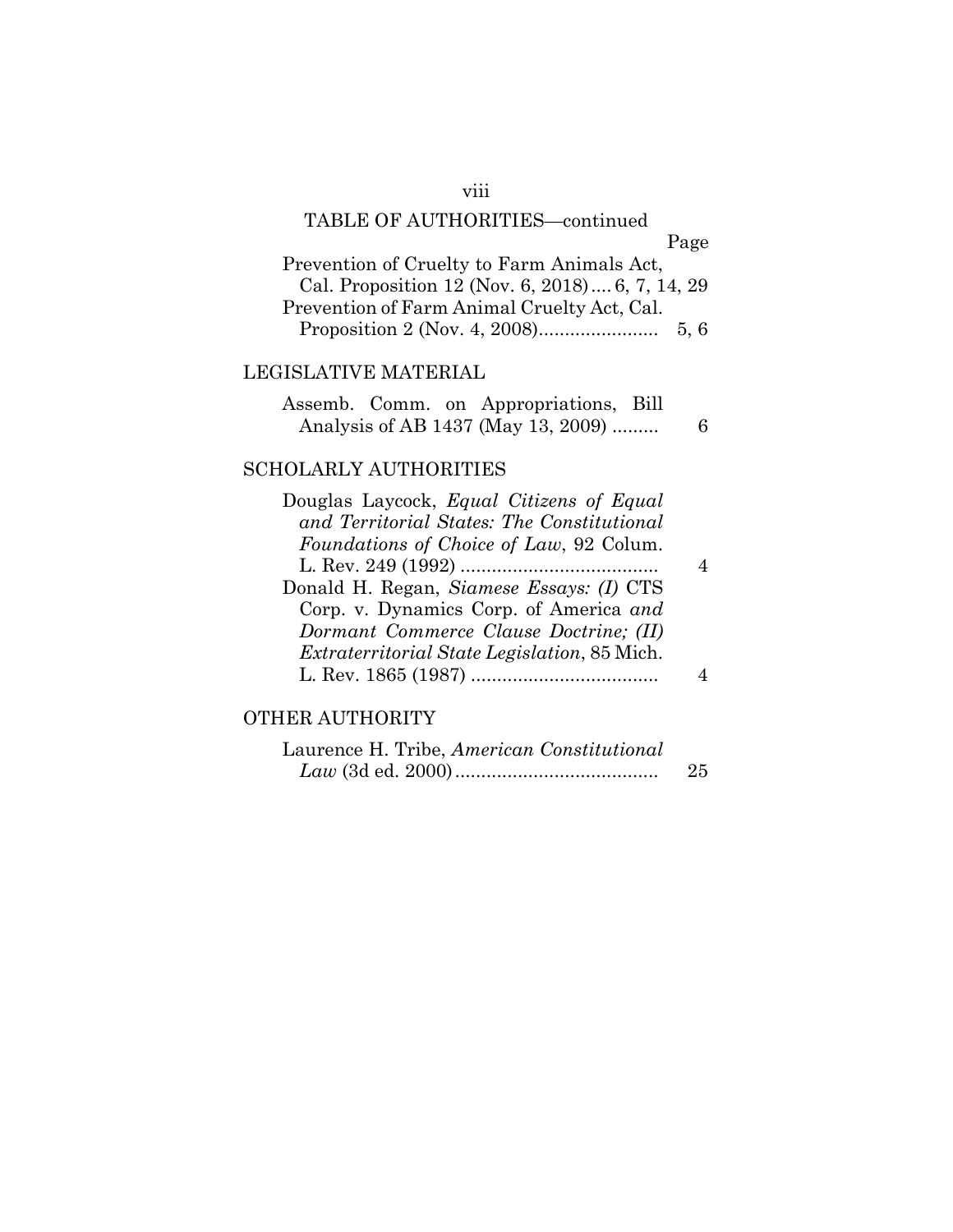#### **PETITION FOR A WRIT OF CERTIORARI**

The North American Meat Institute (NAMI) respectfully petitions for a writ of certiorari to review the decision of the Ninth Circuit below.

#### **OPINION BELOW**

The Ninth Circuit's unpublished opinion is available at 825 F. App'x 518 and is reproduced at Pet. App. 1a– 3a. The district court's order is reported at 420 F. Supp. 3d 1014 and is reproduced at Pet. App. 4a–40a.

#### **JURISDICTION**

The Ninth Circuit entered judgment on October 15, 2020, Pet. App. 1a, and denied rehearing and rehearing en banc on December 23, 2020, *id.* at 41a–42a. This Court has jurisdiction under 28 U.S.C. § 1254(1).

#### **PROVISIONS INVOLVED**

The Commerce Clause of the U.S. Constitution empowers Congress, in relevant part, "[t]o regulate Commerce with foreign Nations, and among the several States." U.S. Const. art. I, § 8, cl. 3. California's Proposition 12, codified at Cal. Health & Safety Code § 25990 *et seq.*, is reproduced at Pet. App. 43a–51a.

### **INTRODUCTION**

In the decision below, the Ninth Circuit rejected a constitutional challenge to a provision of California's Proposition 12 that bans the sale of wholesome pork and veal imported into California unless farmers in other States and countries spend hundreds of millions of dollars to restructure their facilities to meet unprecedented animal-confinement requirements dictated by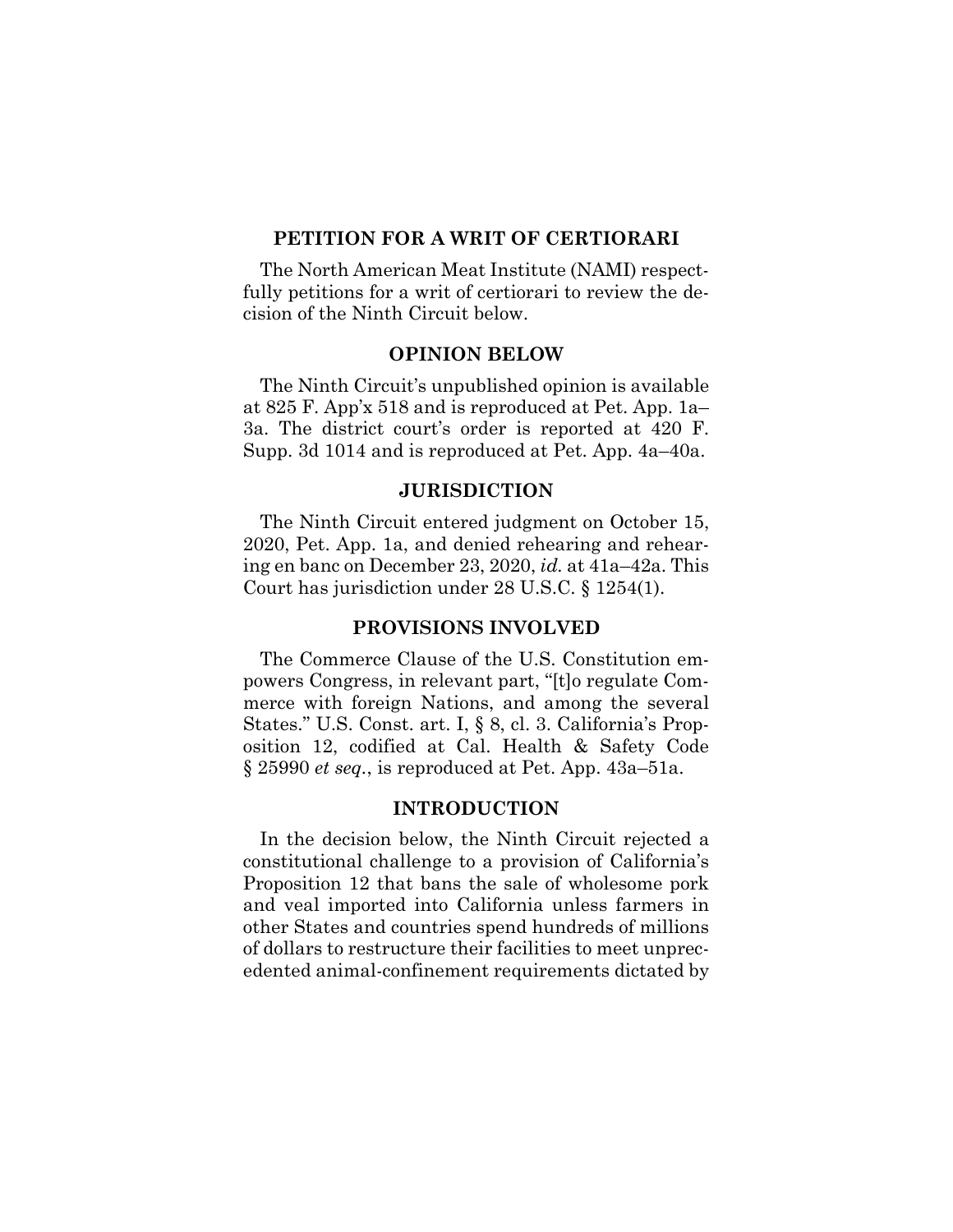California (the "Sales Ban"). The Ninth Circuit's decision implicates conflicts with multiple circuit courts, including on the question whether a State may dictate the manner in which commerce occurs outside its borders through a Sales Ban that imposes obligations on out-of-state residents and usurps the regulatory authority of other States and countries over their own residents.

The question presented is exceptionally important as shown, not least of all, by the *amicus curiae* briefs filed below by the United States on behalf of the Department of Agriculture, by 20 sovereign States, and by the National Association of Manufacturers, Chamber of Commerce, and Food Marketing Institute.1 Proposition 12 will have a devastating effect on the pork and veal industries and thousands of small and family farmers throughout the Nation, who will have their substantial investments in their existing farm facilities upended by California's unconstitutional effort to dictate from afar the confinement standards for animals raised outside of California's borders.

Review is necessary to address whether Proposition 12's Sales Ban is consistent with the Constitution, and

<sup>1</sup> The *amicus* brief filed by the United States below highlighted that California did not argue that "Proposition 12 protects the health and safety of California consumers." Brief for the United States in Support of the Petition for Rehearing at 12, *N. Am. Meat Inst.* v. *Becerra*, No. 19-56408 (9th Cir. Dec. 10, 2020), ECF No. 56. The United States explained that the Sales Ban "is likely to have several adverse effects on functions and programs of the U.S. Department of Agriculture," such as (i) making federal "[food] assistance programs more expensive and reduc[ing] the buying power of benefits under the Supplemental Nutrition Assistance Program," and (ii) requiring California regulators or their agents to inspect out-of-state farms, thereby creating "biosecurity concerns" that threaten to impose "additional burdens on USDA's Animal Plant and Health Inspection Service." *Id.* at 2–3.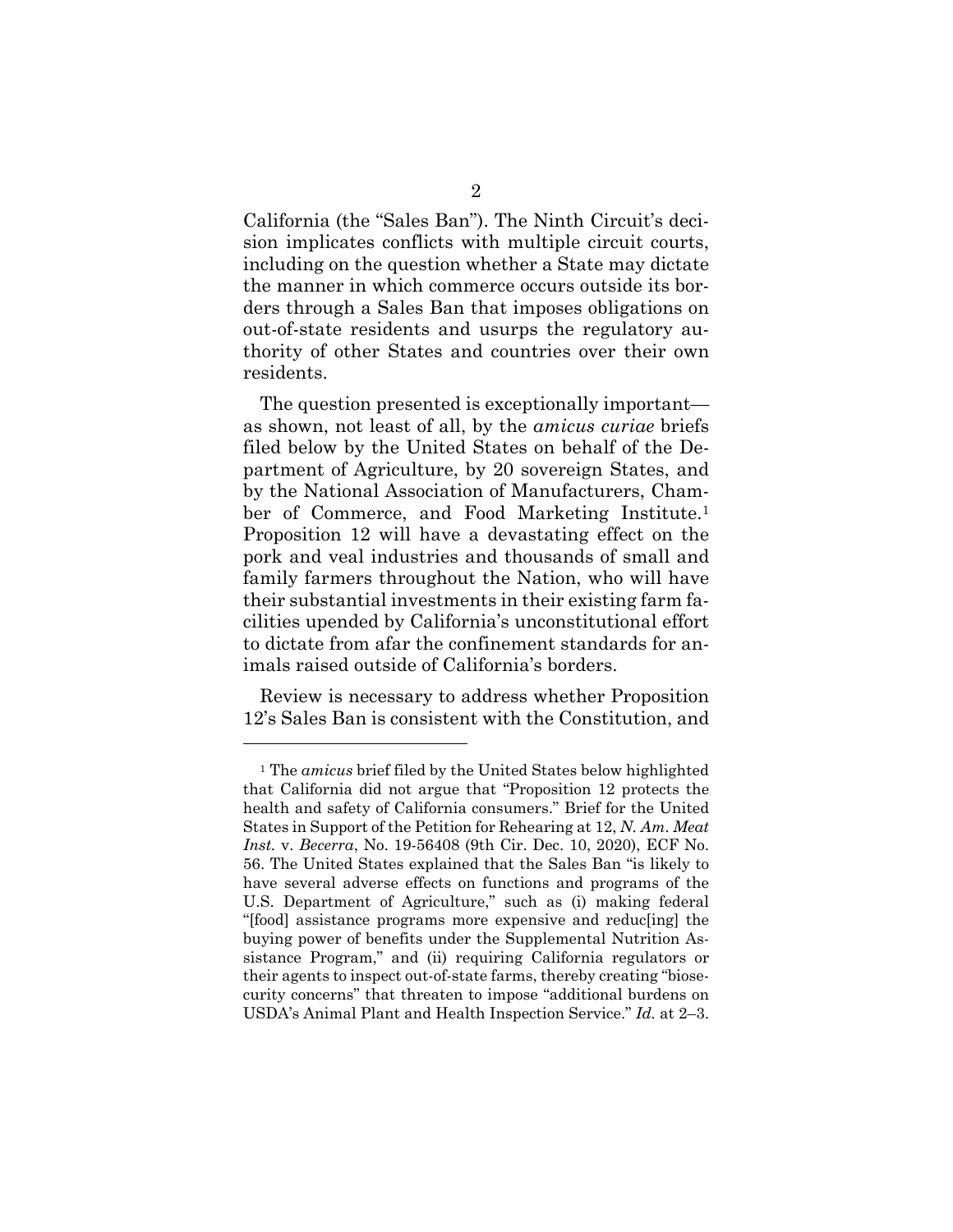to prevent the serious harms that California's regulatory overreach inflicts on NAMI's members and farmers throughout the Nation and abroad.

#### **STATEMENT OF THE CASE**

#### **A. Constitutional Principles**

This case presents fundamental questions about the scope of a State's authority to erect trade barriers in an effort to dictate production conditions in other States and countries and to protect in-state producers from out-of-state competition. These foundational questions, which this Court most often has elaborated under the Commerce Clause, are grounded in the Constitution's federal structure as a Union of 50 States that are sovereign within—but only within—their own territories. See, *e.g.*, *South Dakota* v. *Wayfair, Inc.*, 138 S. Ct. 2080, 2100–01 (2018) (Gorsuch, J., concurring) (suggesting that Commerce Clause doctrines may be "misbranded products of federalism or antidiscrimination imperatives flowing from Article IV's Privileges and Immunities Clause").

First, this Court has long held that the Constitution "precludes the application of a state statute to commerce that takes place wholly outside of the State's borders," and that "a statute that directly controls commerce occurring wholly outside the boundaries of a State exceeds the inherent limits of the enacting State's authority." *Healy* v. *Beer Inst.*, 491 U.S. 324, 336 (1989). This prohibition on extraterritorial regulation "reflect[s] the Constitution's special concern both with the maintenance of a national economic union unfettered by state-imposed limitations on interstate commerce and with the autonomy of the individual States within their respective spheres." *Id.* at 335–36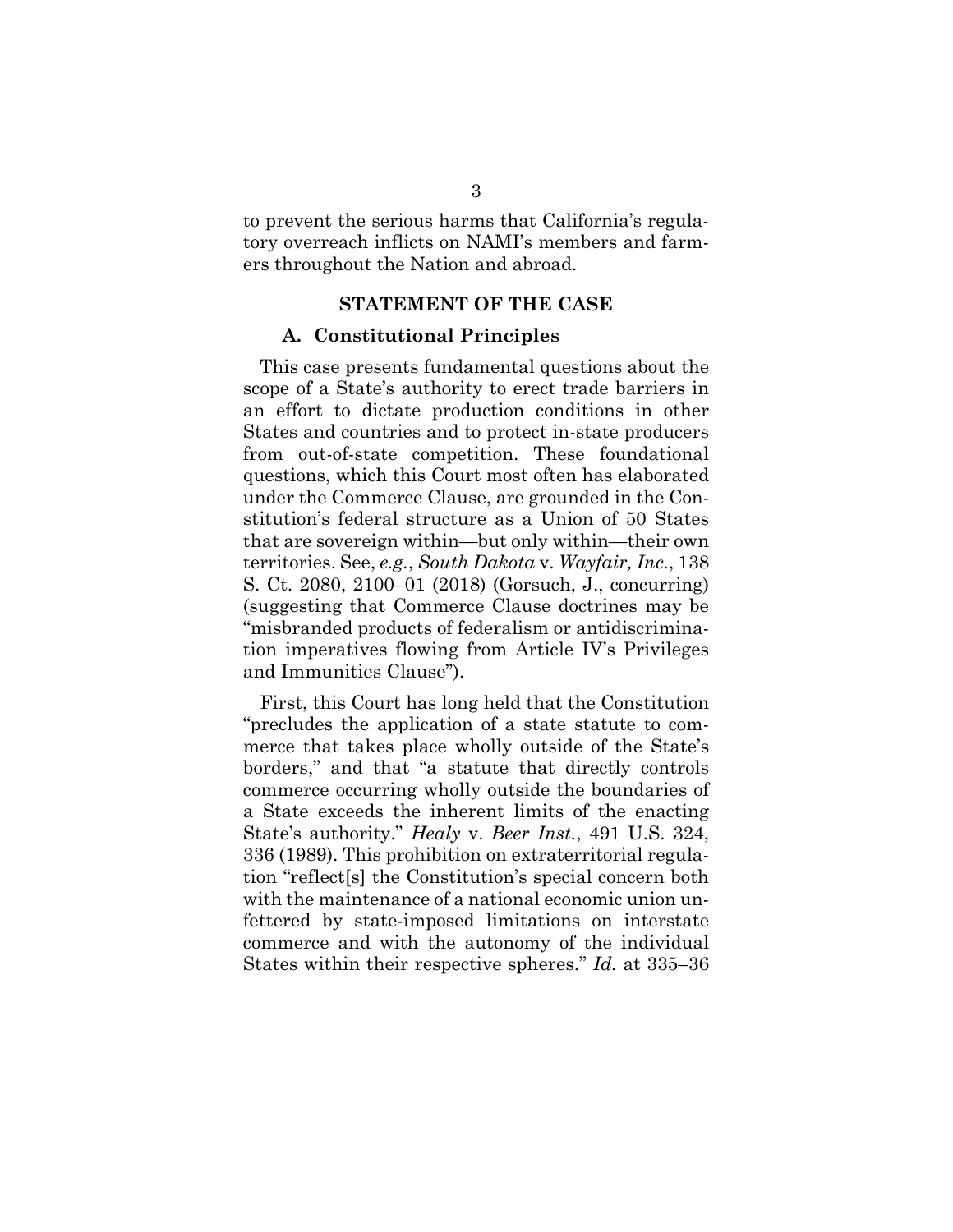(footnotes omitted).2 Under this doctrine, "States and localities may not attach restrictions to exports or imports in order to control commerce in other States," because doing so "would extend [their] police power beyond [their] jurisdictional bounds." *C&A Carbone, Inc.*  v. *Town of Clarkstown*, 511 U.S. 383, 393 (1994) (citing *Baldwin* v. *G.A.F. Seeling, Inc.*, 294 U.S. 511 (1935)).

Second, this Court has long held—and recently reaffirmed—that the Commerce Clause "prevents the States from adopting protectionist measures and thus preserves a national market for goods and services." *Tenn. Wine & Spirits Retailers Ass'n* v. *Thomas*, 139 S. Ct. 2449, 2459 (2019); see *id.* at 2460 (explaining that "the proposition that the Commerce Clause by its own force restricts state protectionism is deeply rooted in our case law," and that "removing state trade barriers was a principal reason for the adoption of the Constitution"). Thus, "state statutes that clearly discriminate against interstate commerce are routinely struck

<sup>2</sup> Just as the Constitution's federal structure protects state sovereignty from infringement by the federal government, see, *e.g.*, *Printz* v. *United States*, 521 U.S. 898, 918–22 (1997), so too it protects state sovereignty from infringement by other States, see, *e.g.*, *Bristol-Myers Squibb Co.* v. *Superior Court*, 137 S. Ct. 1773, 1780 (2017). Lower courts and scholars likewise agree that the extraterritoriality doctrine rests on structural principles of interstate federalism. See, *e.g.*, *Carolina Trucks & Equip., Inc.* v. *Volvo Trucks of N. Am., Inc.*, 492 F.3d 484, 489 (4th Cir. 2007) (Wilkinson, J.) ("The principle that state laws may not generally operate extraterritorially is one of constitutional magnitude" that "reflects core principles of constitutional structure."); Douglas Laycock, *Equal Citizens of Equal and Territorial States: The Constitutional Foundations of Choice of Law*, 92 Colum. L. Rev. 249, 315–20 (1992); Donald H. Regan, *Siamese Essays: (I)* CTS Corp. v. Dynamics Corp. of America *and Dormant Commerce Clause Doctrine; (II) Extraterritorial State Legislation*, 85 Mich. L. Rev. 1865, 1884–95 (1987).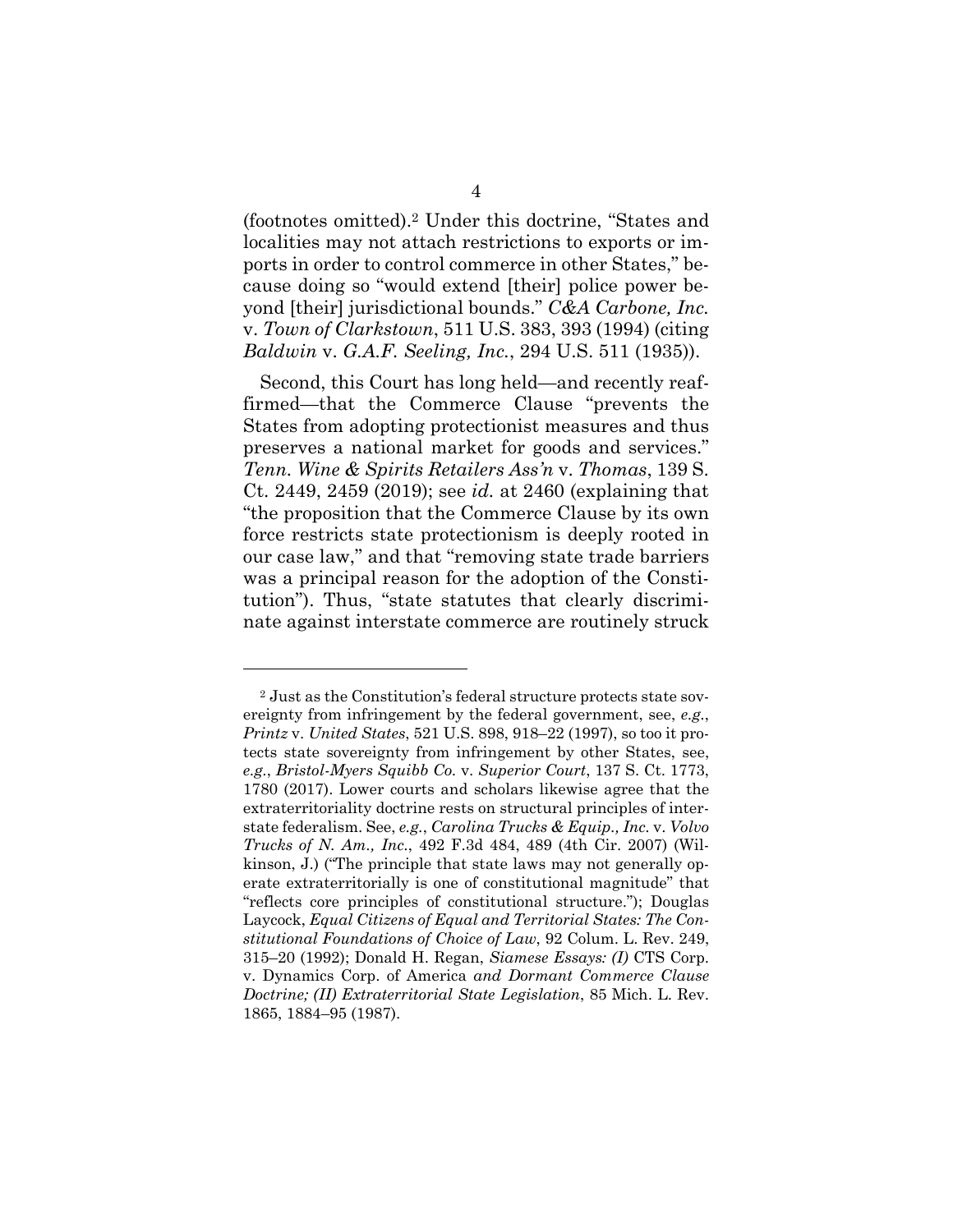down unless the discrimination is demonstrably justified by a valid factor unrelated to economic protectionism." *New Energy Co. of Ind.* v. *Limbach*, 486 U.S. 269, 274 (1988) (citations omitted); see *Carbone*, 511 U.S. at 392. This heightened scrutiny also applies to facially neutral statutes that have a "discriminatory purpose or discriminatory effect." *Bacchus Imports, Ltd.* v. *Dias*, 468 U.S. 263, 270 (1984) (citation omitted); see *W. Lynn Creamery, Inc.* v. *Healy*, 512 U.S. 186, 194 (1994); *Hunt* v. *Wash. State Apple Advert. Comm'n*, 432 U.S. 333, 350–53 (1977).

Third, under the "*Pike* balancing" doctrine, "States may not impose undue burdens on interstate commerce." *Wayfair*, 138 S. Ct. at 2090–91. Even when state laws "regulat[e] even-handedly," and thus are not subject to strict scrutiny, they are invalid if "the burden imposed on [interstate] commerce is clearly excessive in relation to the putative local benefits.'' *Id.*  (first alteration in original) (quoting *Pike* v. *Bruce Church, Inc.*, 397 U.S. 137, 142 (1970)). In assessing this balance, "the incantation of a purpose to promote the public health or safety does not insulate a state law from Commerce Clause attack." *Kassel* v. *Consol. Freightways Corp. of Del.*, 450 U.S. 662, 670 (1981) (plurality op.). A law "may further the purpose so marginally and interfere with commerce so substantially, as to be invalid under the Commerce Clause." *Id.*

#### **B. California's Proposition 12**

In November 2008, California voters enacted Proposition 2, a ballot initiative entitled the Prevention of Farm Animal Cruelty Act, to "prohibit the cruel confinement of farm animals." Prop. 2 §§ 1–2. Proposition 2—which applied only within California's borders prevented California's farmers from confining pregnant pigs, veal calves, and egg-laying hens in a way that prevented them from "[l]ying down, standing up,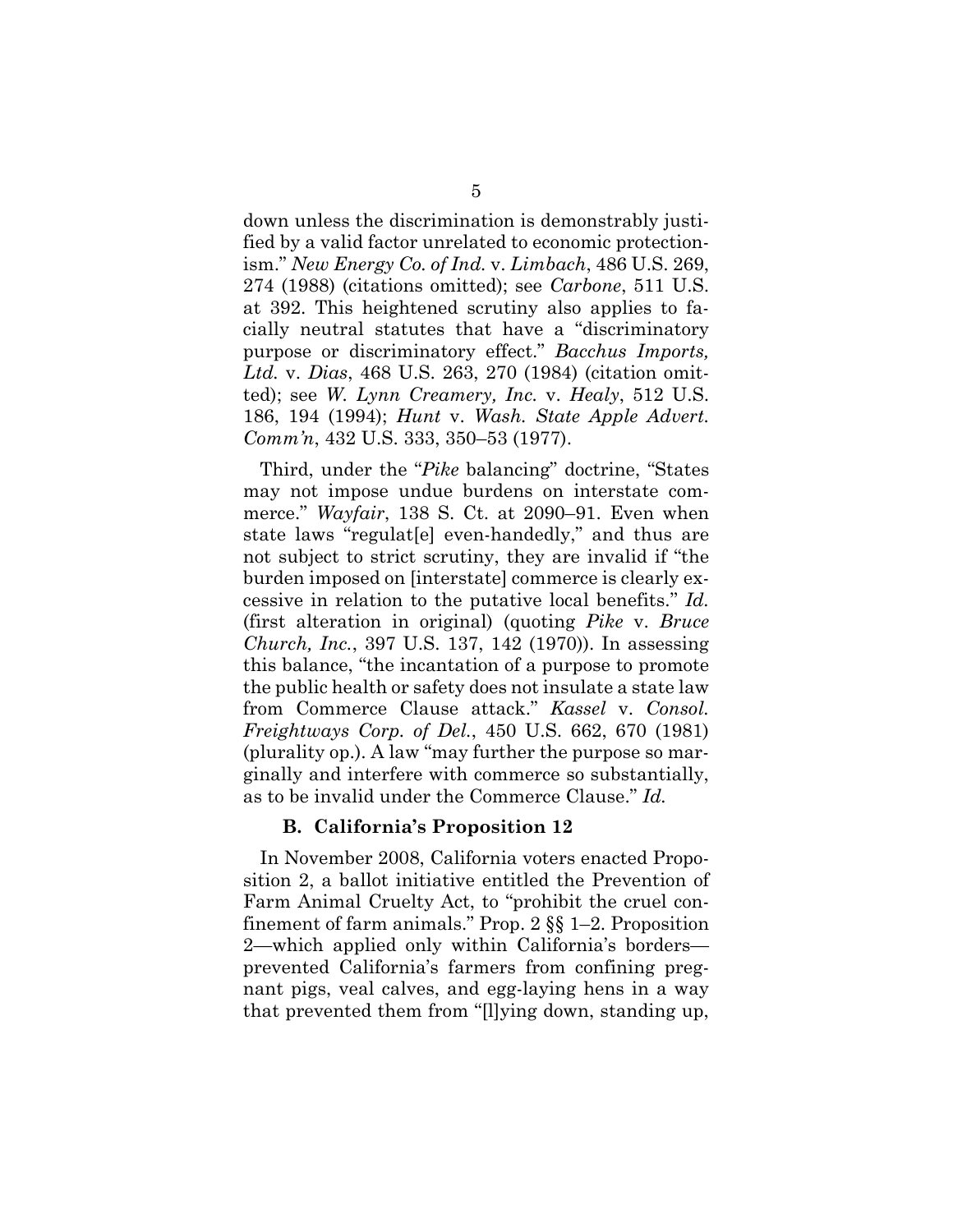and fully extending [their] limbs," or "[t]urning around freely." *Id.* § 3.

In 2010, the California legislature enacted AB 1437, which extended Proposition 2's confinement requirements for hens to out-of-state farmers by banning the sale of eggs from hens that were not confined in compliance with Proposition 2. Cal. Health & Safety Code § 25996. Although the statute's stated purpose was to "protect California consumers" from foodborne pathogens, *id.* § 25995(e), its legislative history explained that "[t]he intent of this legislation [was] to level the playing field so that in-state producers [were] not disadvantaged" by competition from out-of-state producers who were not subject to the same confinement requirements, Assemb. Comm. on Appropriations, Bill Analysis of AB 1437 (May 13, 2009).3

In November 2018, California voters enacted Proposition 12, the measure at issue here. Entitled the Prevention of Cruelty to Farm Animals Act, Prop. 12 § 1, Proposition 12's stated purpose is "to prevent animal cruelty by phasing out extreme methods of farm animal confinement, which also threaten the health and safety of California consumers, and increase the risk

<sup>3</sup> A coalition of States challenged AB 1437's sales ban under the Commerce Clause, but their challenge was dismissed for lack of standing. See *Missouri ex rel. Koster* v. *Harris*, 847 F.3d 646 (9th Cir. 2017). The States then invoked this Court's original jurisdiction. This Court called for the views of Solicitor General, who recommended that the Court *not* exercise its original jurisdiction because, among other things, the dispute was "better suited to a district court*"* by "a party directly regulated by the California laws." Brief for the United States as Amicus Curiae at 7, 22, *Missouri* v. *California*, No. 148, Original (U.S. Nov. 29, 2018). Thereafter, this Court denied review. *Missouri* v. *California*, 139 S. Ct. 859 (2019) (mem.).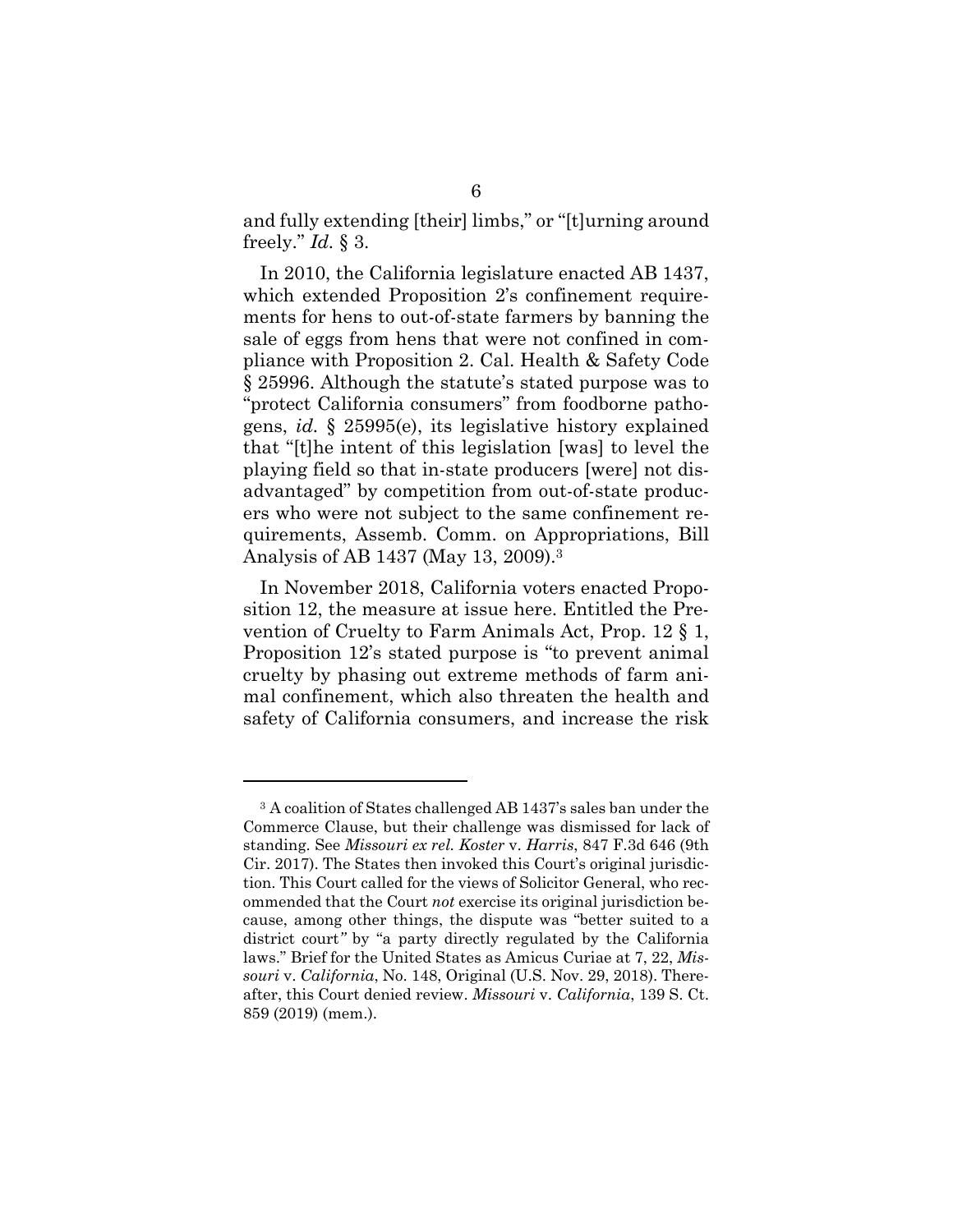of foodborne illness and associated negative fiscal impacts on the State of California," *id.* § 2. Proposition 12 was not accompanied by any legislative findings or evidence that meat from veal calves or breeding sows (or their offspring) not housed in compliance with Proposition 12 poses any increased risk of foodborne illness. In the district court, NAMI presented expert evidence demonstrating that any food-safety interest is illusory. See Ninth Circuit Excerpts of Record ("ER") 90–92 (¶¶8–16). At no point in the proceedings below did respondents contest that showing or attempt to defend Proposition 12 as a food-safety measure.

Proposition 12 provides that "[a] farm owner or operator *within the state* shall not knowingly cause any covered animal to be confined in a cruel manner." Cal. Health & Safety Code § 25990(a) (emphasis added). "Covered animal," as relevant here, includes "any calf raised for veal" or "breeding pig." *Id.* § 25991(f). "Confined in a cruel manner" means any one of the following acts:

(1) Confining a covered animal in a manner that prevents the animal from lying down, standing up, fully extending the animal's limbs, or turning around freely.

(2) After December 31, 2019, confining a calf raised for veal with less than 43 square feet of usable floorspace per calf.

(3) After December 31, 2021, confining a breeding pig with less than 24 square feet of usable floorspace per pig.

#### *Id.* § 25991(e)(1)–(3).

These restrictions on animal confinement *within*  California are not challenged here. Following AB 1437's model, however, Proposition 12 includes a Sales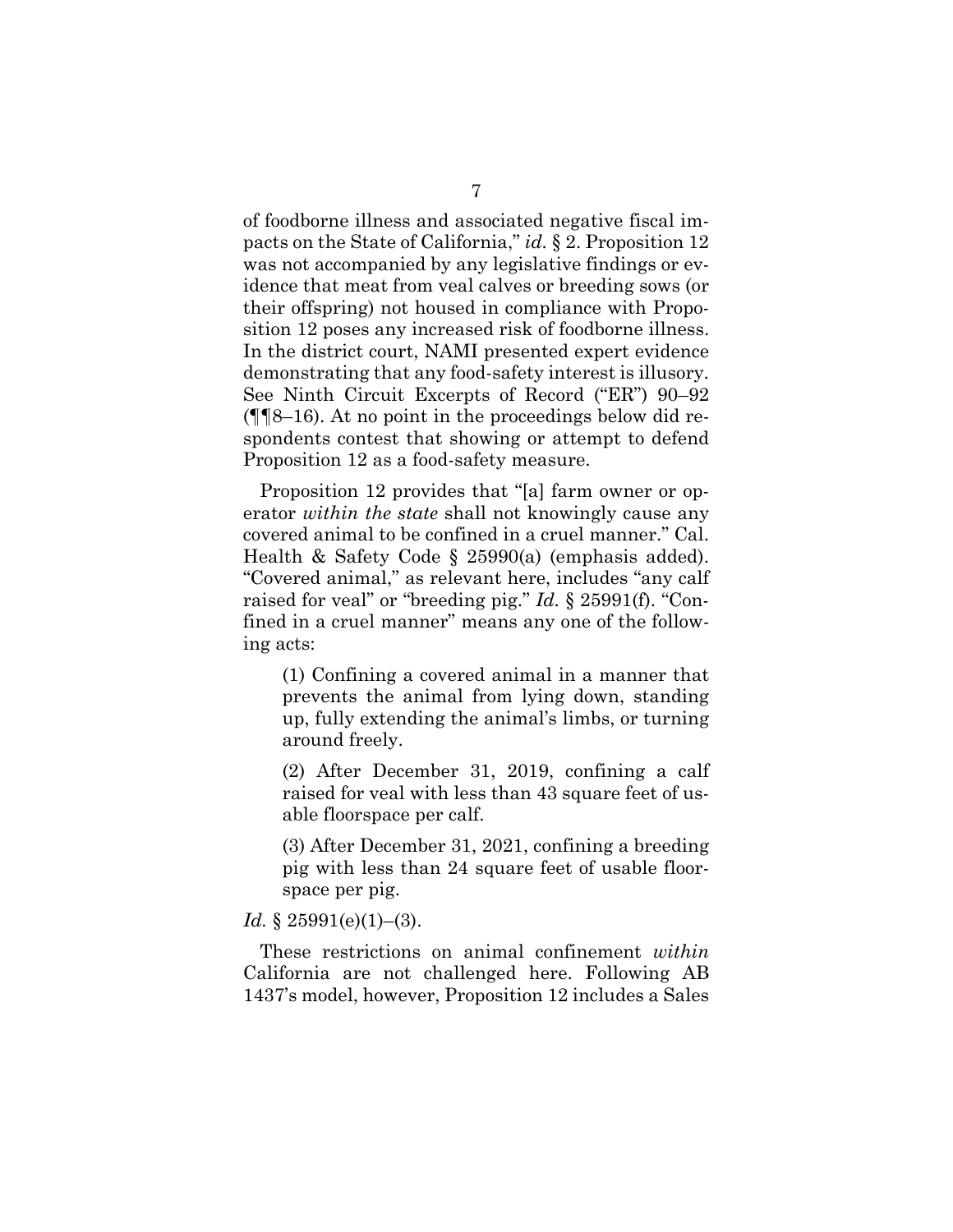Ban that extends the law's confinement requirements to out-of-state farmers whose products are imported into and sold in California. It provides that "[a] business owner or operator shall not knowingly engage in the sale within the state" of any (i) "Whole veal meat that the business owner or operator knows or should know is the meat of a covered animal who was confined in a cruel manner," or (ii) "Whole pork meat that the business owner or operator knows or should know is the meat of a covered animal who was confined in a cruel manner, or is the meat of immediate offspring of a covered animal who was confined in a cruel manner." Cal. Health & Safety Code § 25990(b)(1)–(2). Violations are punishable criminally by a fine of up to \$1,000 and 180 days' imprisonment. *Id.* § 25993(b).

#### **C. District Court Proceedings**

NAMI, a trade association representing meat producers and packers, brought this action on behalf of its members seeking declaratory and injunctive relief against the Sales Ban, as applied to veal and pork from outside California, because it violates the Commerce Clause and federal structure of the Constitution. NAMI, supported by a coalition of States appearing as *amici curiae*, moved for a preliminary injunction, showing that the Sales Ban is unconstitutional because it (i) improperly regulates commerce that occurs entirely outside California's borders, (ii) discriminates against interstate commerce by artificially "leveling the playing field" to protect California producers from out-of-state competition, and (iii) imposes substantial burdens on interstate commerce that vastly exceed any legitimate local benefit.

On November 22, 2019, the district court denied NAMI's motion, holding that NAMI had not raised a serious question as to the Sales Ban's constitutional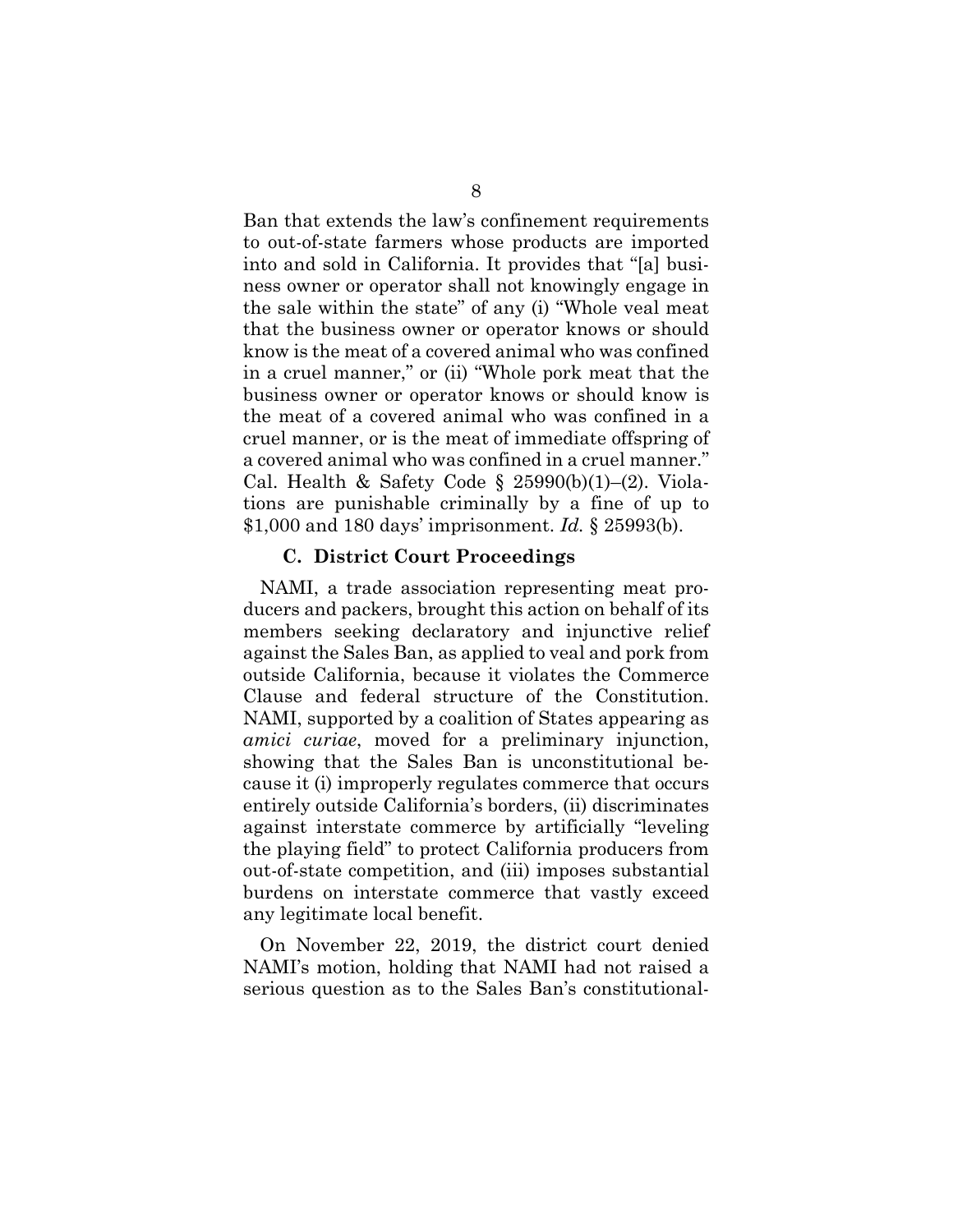ity. Pet. App. 16a–40a. With regard to NAMI's extraterritoriality claim, the district court expressed skepticism that the doctrine applies outside the context of price regulations, but ultimately concluded that, regardless, Proposition 12 does not regulate extraterritorially because its application is triggered by in-state sales. *Id.* at 29a–35a. The court dismissed as "dicta" this Court's holding in *Carbone* that "States and localities may not attach restrictions to exports or imports in order to control commerce in other States." *Id.* at 34a–35a n.11 (quoting *Carbone*, 511 U.S. at 393).

With regard to NAMI's discriminatory effect claim, the district court did not dispute that the Sales Ban's effect is to strip away the competitive advantage that out-of-state producers would have over in-state producers if they could sell their products in California without complying with the costly confinement requirements that Proposition 12 imposes on in-state producers. Nevertheless, the district court rejected NAMI's claim because the Sales Ban "applies equally to animals raised and slaughtered in California as [it does] to animals raised and slaughtered in any other state," Pet. App. 21a, and the out-of-state producers' competitive advantage arises from "a standard production method, available to any meat processor in any state that allows it," *id.* at 24a.

With regard to NAMI's claim under *Pike*, the district court concluded that the Sales Ban does not impose a "substantial burden" on interstate commerce because "it is directed to *how* meat products are produced, not *where*," and NAMI's complaint was "ultimately a complaint about the cost of complying with Proposition 12's requirements." Pet. App. 38a. Having concluded that the Sales Ban did not impose a substantial burden, the district court did not address NAMI's showing that the Sales Ban does not serve *any* legitimate local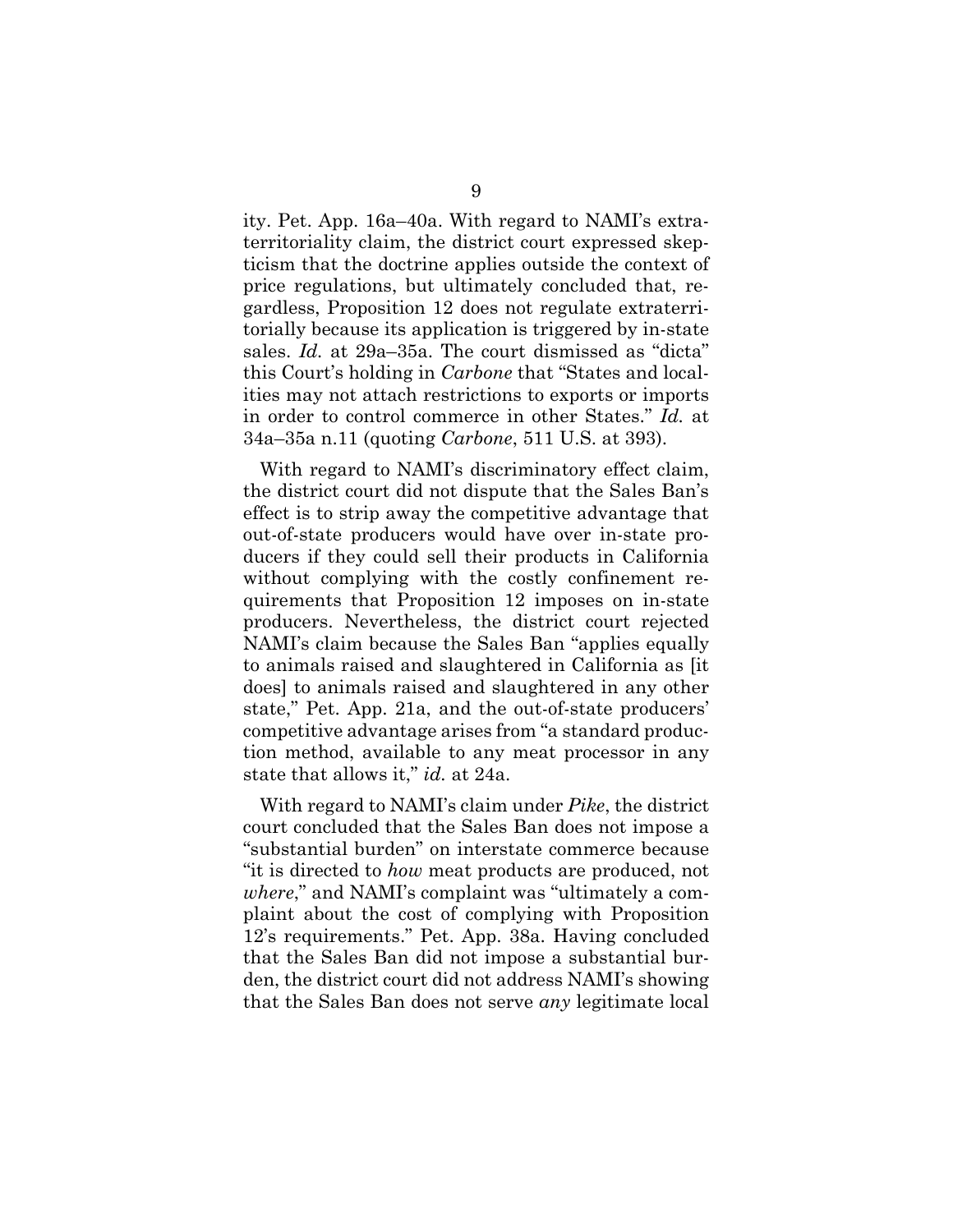interest because it does not advance any consumerprotection interest and because California has no legitimate interest in regulating how farm animals are housed in other States and countries.

As for the other preliminary-injunction factors, the district court "recognize[d] that complying with Proposition 12 could impose potentially significant costs upon at least some NAMI members," and that the "Eleventh Amendment may prevent the recovery of these costs," but declined to address NAMI's full irreparable harm showing, the balance of hardships, or the public interest given its conclusion that there were "no serious questions" on the merits. Pet. App. 39a–40a.4

#### **D. Ninth Circuit Proceedings**

NAMI appealed, supported again by a coalition of States led by Indiana, as well as by the National Association of Manufacturers, the Chamber of Commerce, and the Food Marketing Institute. The Ninth Circuit held oral argument on June 5, 2020.

More than four months later, on October 15, 2020, the Ninth Circuit issued a two-page, unpublished opinion affirming the district court on the ground that

<sup>4</sup> After NAMI appealed the denial of its preliminary-injunction motion, the district court granted in part and denied in part respondents' motion to dismiss NAMI's complaint. See *N. Am. Meat Inst.* v. *Becerra*, No. 2:19-CV-08569-CAS (FFMx), 2020 WL 919153 (C.D. Cal. Feb. 24, 2020). The court allowed the case to go forward only as to NAMI's claims—not at issue here—that the Sales Ban has a discriminatory purpose and favors in-state producers with regard to the lead time given to producers to come into compliance and the treatment of "bob" veal. *Id.* at \*4–9. After NAMI amended its complaint, Dist. Ct. Dkt. 73, the district court stayed further proceedings pending resolution of NAMI's appeal, Dist. Ct. Dkt. 74.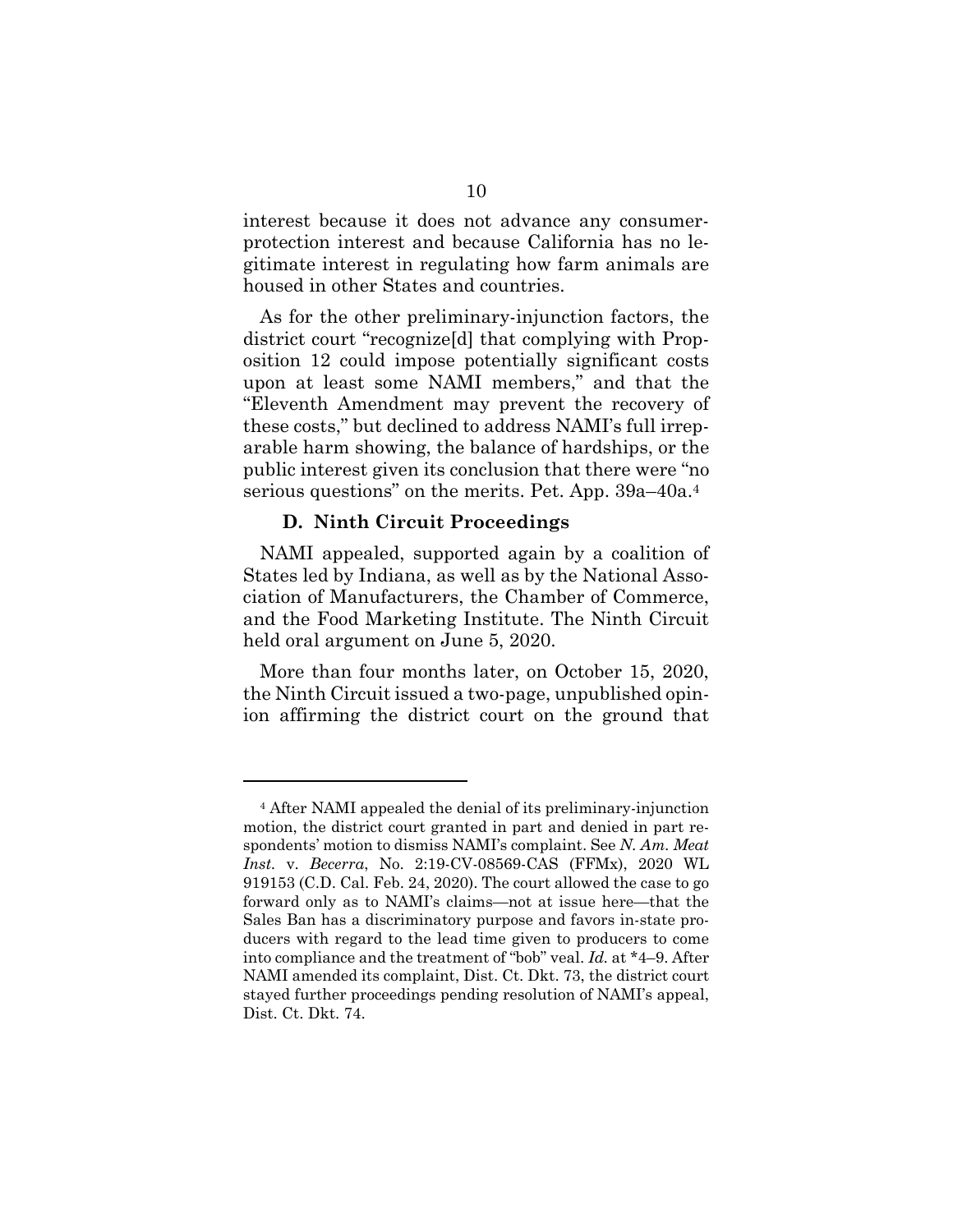"[t]he district court did not abuse its discretion in holding that NAMI was unlikely to succeed on the merits of its dormant Commerce Clause claim." Pet. App. 2a.

With regard to extraterritoriality, the court held that "[t]he district court did not abuse its discretion in concluding that Proposition 12 does not directly regulate extraterritorial conduct because it is not a price control or price affirmation statute." Pet. App. 2a–3a (citing *Healy*, 491 U.S. at 336, and *Pharm. Research & Mfrs. of Am.* v. *Walsh*, 538 U.S. 644, 669–70 (2003)).

With regard to discriminatory effect, the court held that "[g]iven the inconsistencies in dormant Commerce Clause jurisprudence, the district court did not abuse its discretion in relying on *Association des Eleveurs de Canards et d'Oies du Quebec* v. *Harris*, 729 F.3d 937 (9th Cir. 2013), to hold that Proposition 12 does not have a discriminatory effect because it treats in-state meat producers the same as out-of-state meat producers." Pet. App. 2a.

With regard to *Pike*, the court held that "[t]he district court also did not abuse its discretion in holding that Proposition 12 does not substantially burden interstate commerce." Pet. App. 3a. The court asserted that "Proposition 12 does not impact an industry that is inherently national or requires a uniform system of regulation." *Id.* The court concluded that "[i]t was not an abuse of discretion to conclude that Proposition 12 does not create a substantial burden because the law precludes sales of meat products produced by a specified method, rather than imposing a burden on producers based on their geographical origin." *Id.*

Finally, the court held that "because the district court did not abuse its discretion when it held that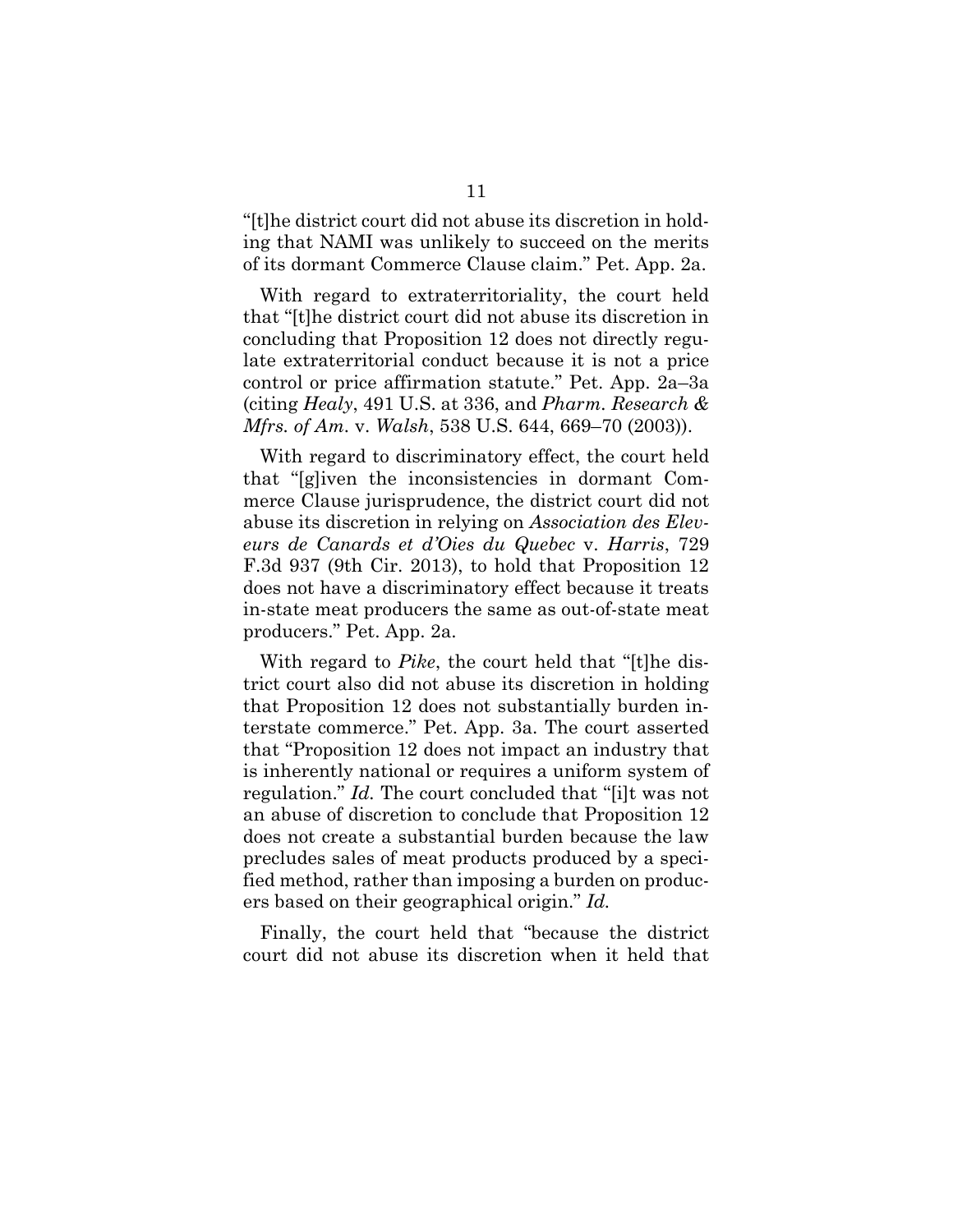NAMI was unlikely to succeed on the merits, the district court did not err when it refused to consider the other preliminary injunction factors." Pet. App. 3a.

NAMI petitioned for rehearing and rehearing en banc. The federal government and 20 States—Indiana, Alabama, Alaska, Arkansas, Georgia, Iowa, Kansas, Louisiana, Missouri, Montana, Nebraska, North Dakota, Ohio, Oklahoma, South Carolina, South Dakota, Texas, Utah, West Virginia, and Wyoming—urged the Ninth Circuit to grant review. On December 23, 2020, the court denied the petition. Pet. App. 41a–42a.

#### **REASONS FOR GRANTING THE PETITION**

The Court should grant review because the Ninth Circuit's decision conflicts with decisions of other federal courts of appeals on the question whether the Constitution limits a State's ability to extend its police power beyond its territorial borders through a trade barrier that dictates production standards in other States and countries. Under the Ninth Circuit's analysis, California is free to restrict imports by dictating the manner in which products are produced outside its borders. By doing so, California insulates in-state farmers from out-of-state competition, while imposing crushing burdens on out-of-state farmers and producers who have no political voice to shape the regulations that California has unilaterally determined to foist upon their operations outside of California.

I. The Ninth Circuit dismissed NAMI's showing that Proposition 12's Sales Ban is an impermissible extraterritorial regulation. Pet. App. 2a–3a. It ruled that the Constitution's prohibition on extraterritorial regulation is limited to "price control" and "price affirmation" statutes. *Id.* That ruling conflicts squarely with decisions of other federal courts of appeals which have struck down extraterritorial trade barriers outside the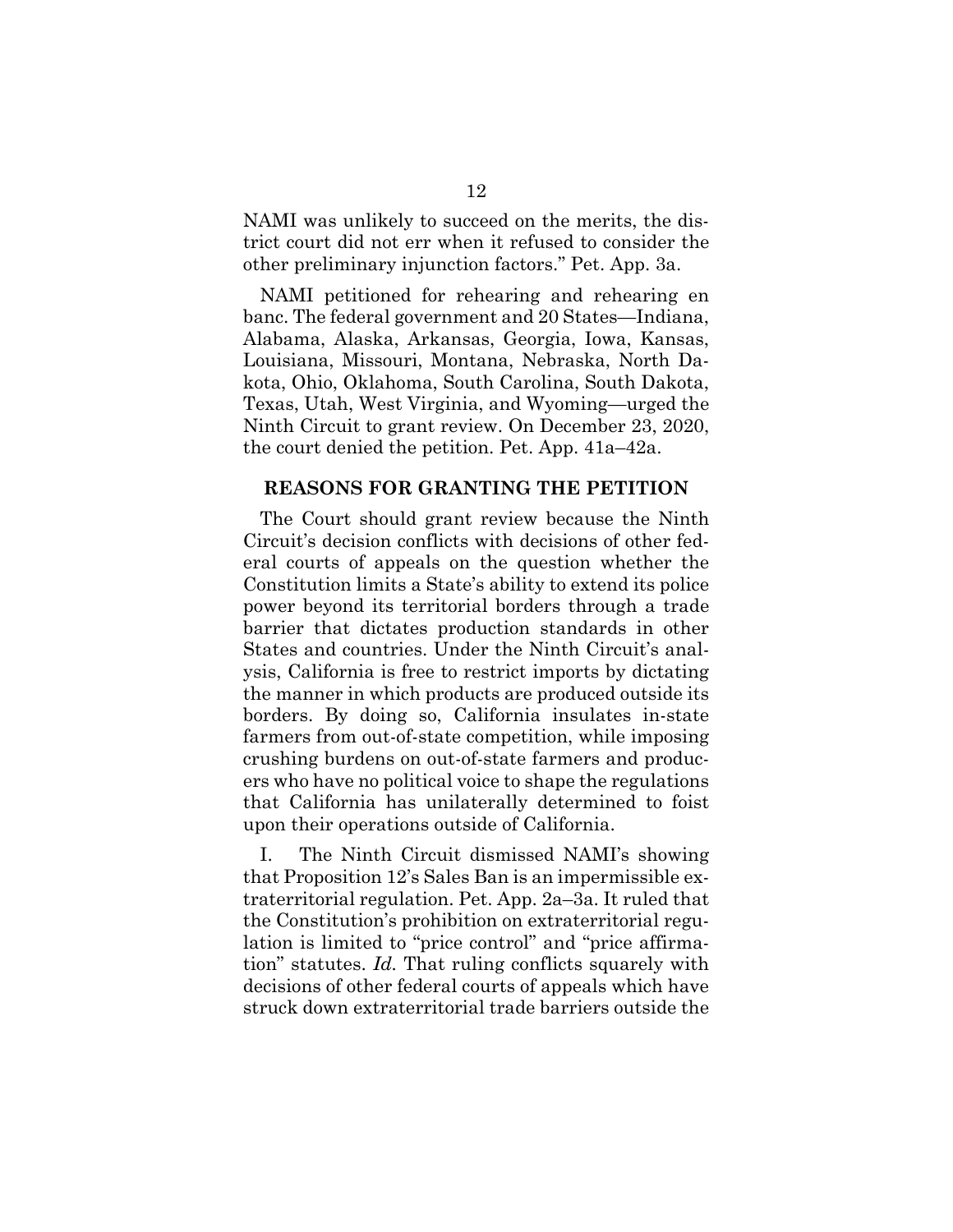arbitrary categories adopted by the Ninth Circuit, and expressly rejected the argument that the limits on a State's authority to regulate conduct outside its borders apply only to statutes that regulate the price of a product. See, *e.g.*, *Legato Vapors, LLC* v. *Cook*, 847 F.3d 825, 837 (7th Cir. 2017) (striking down state statute that "regulate[d] the production facilities and processes of out-of-state manufacturers"); *Ass'n for Accessible Meds.* v. *Frosh*, 887 F.3d 664, 670 (4th Cir. 2018) ("reject[ing] Maryland's argument that [this Court has] limited the extraterritoriality principle only to price affirmation statutes"). The Ninth Circuit's decision likewise conflicts with this Court's ruling that "States … may not attach restrictions to exports or imports in order to control commerce in other States" as it would "extend [their] police power beyond [their] jurisdictional bounds." *Carbone*, 511 U.S. at 393 (citing *Baldwin*, 294 U.S. at 511).

II. The Ninth Circuit's decision likewise conflicts with the Third Circuit's decision in *Cloverland-Green Spring Dairies, Inc.* v. *Pennsylvania Milk Marketing Board*, 298 F.3d 201 (3d Cir. 2002), which adhered to this Court's cases holding that a statute that levels the competitive playing field—and thus impermissibly strips away a competitive advantage possessed by outof-state actors—supports a claim of discriminatory effect under the Commerce Clause. *Id.* at 211–13 (citing *Baldwin* and *Hunt*). In direct conflict, the Ninth Circuit ruled that there can be no discriminatory effect because "because [Proposition 12] treats in-state meat producers the same as out-of-state meat producers." Pet. App. 2a. Under the Ninth Circuit's analysis, the statutes struck down in *Baldwin* and *Hunt* would have been upheld even though they resulted in an impermissible leveling effect that "neutraliz[ed] advantages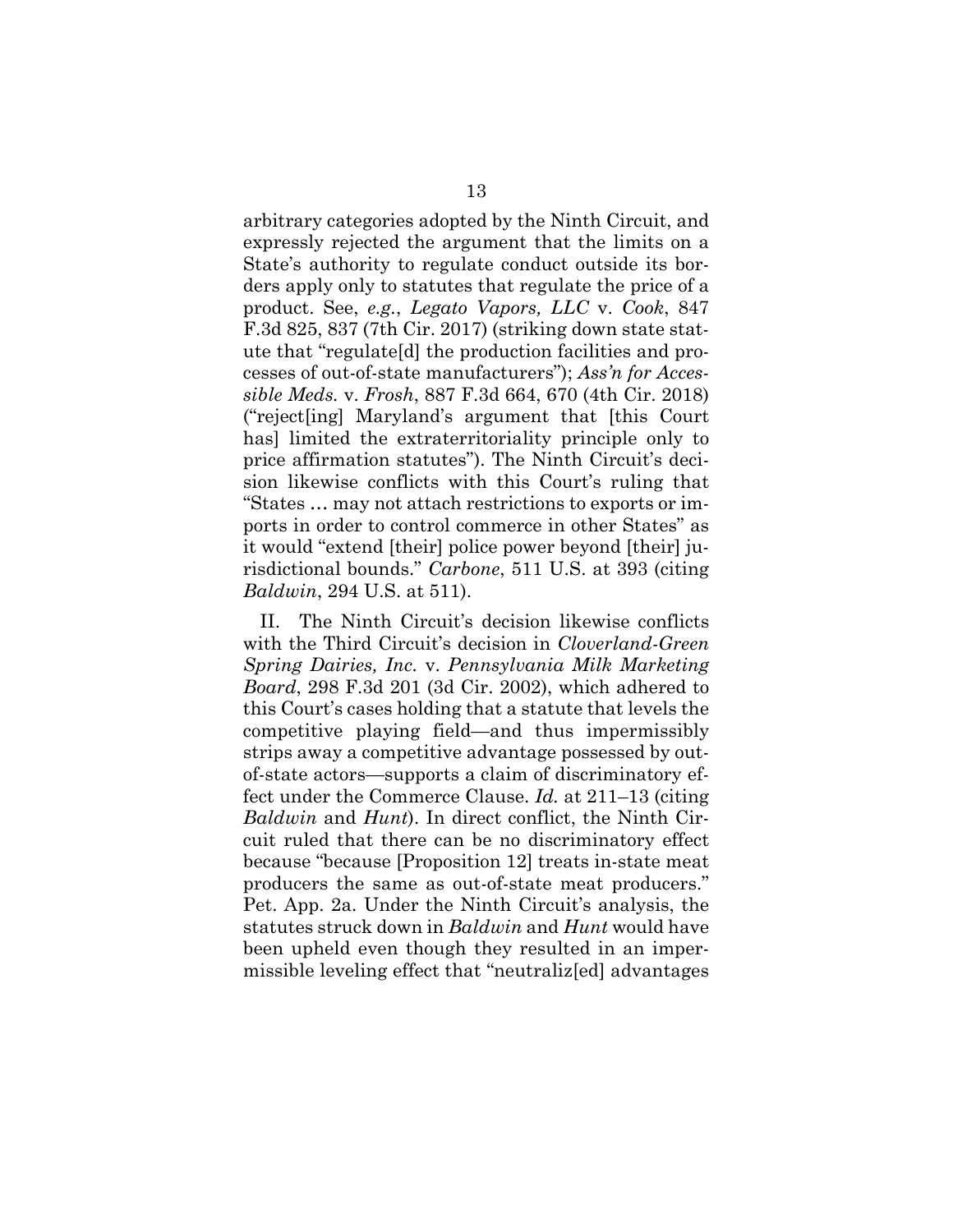belonging to the place of origin." *W. Lynn Creamery*, 512 U.S. at 196 (quoting *Baldwin*, 294 U.S. at 527).

III. Finally, the decision below conflicts with precedents of this Court and other circuits holding that a state law may not impose a burden on interstate commerce that is "clearly excessive in relation to the putative local benefits." *Pike*, 397 U.S. at 142. The Ninth Circuit refused to conduct the interest-balancing mandated by *Pike*, restricting *Pike*'s application to laws that "impact an industry that is inherently national or requires a uniform system of regulation." Pet. App. 3a. That restriction conflicts with this Court's precedents, which have not confined *Pike* in this way, and with decisions of other circuits, which have applied *Pike* more broadly. See, *e.g.*, *Yamaha Motor Corp., U.S.A.* v. *Jim's Motorcycle, Inc.*, 401 F.3d 560, 572 (4th Cir. 2005) (rejecting argument that "*Pike* balancing applies only when a 'generally nondiscriminatory' state law 'undermine[s] a compelling need for national uniformity in regulation'" (alteration in original)).

## **I. THE NINTH CIRCUIT'S EXTRATERRITO-RIALITY RULING CONFLICTS WITH MUL-TIPLE DECISIONS OF OTHER CIRCUITS AND WITH THIS COURT'S PRECEDENT.**

NAMI showed below that Proposition 12's Sales Ban violates the prohibition on extraterritorial state regulation because its express purpose and practical effect are to control the confinement conditions for breeding sows and veal calves located outside California. See Prop. 12, § 1 (stating that Proposition 12's purpose is "to prevent animal cruelty by phasing out extreme methods of farm animal confinement"). California, of course, may regulate the confinement of farm animals within its own territory, as when it required California farmers to comply with Proposition 12's confinement requirements. See Cal. Health & Safety Code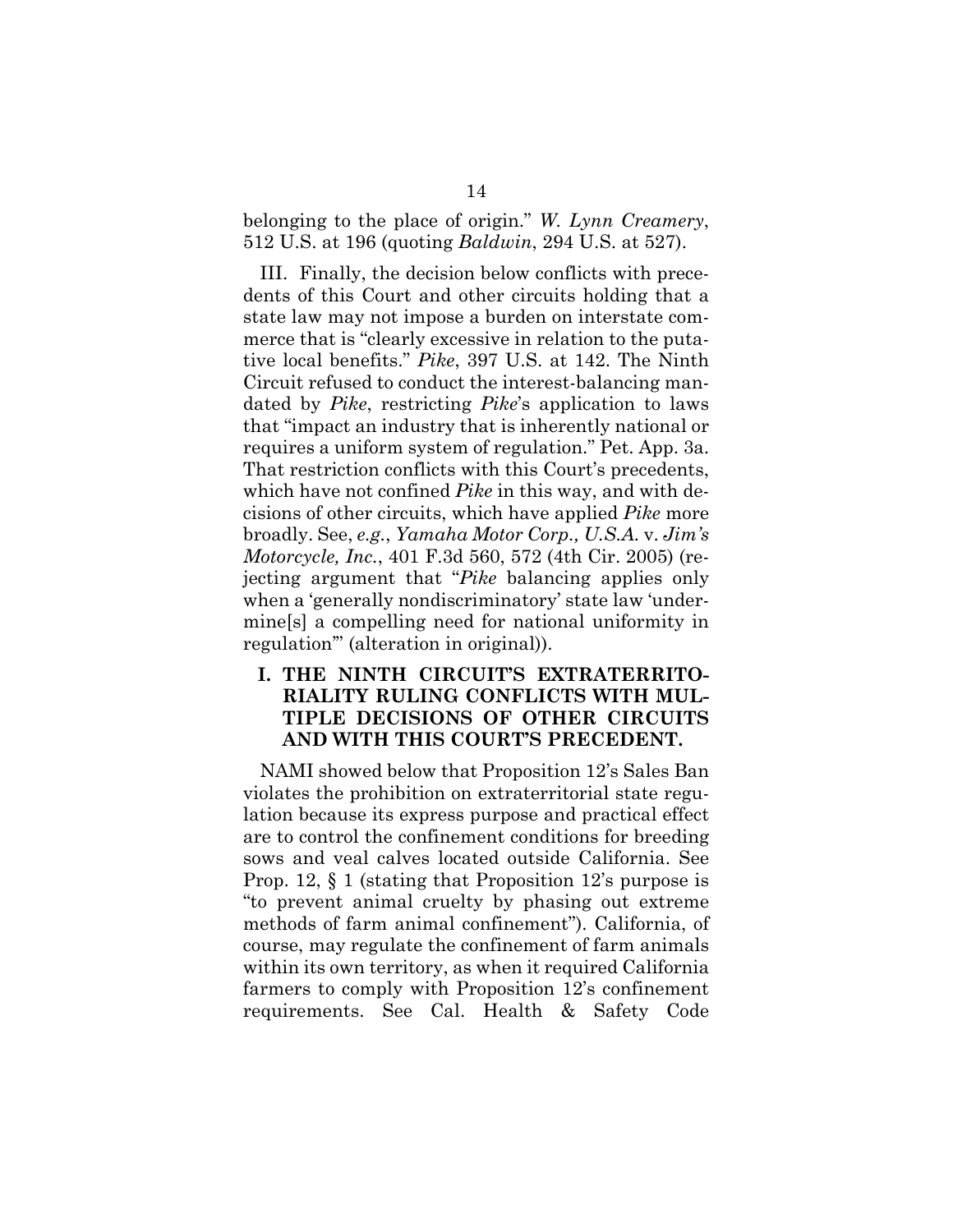§ 25990(a). California may not, however, impose its policy judgments on other States and countries by conditioning access to its market on out-of-state farmers' compliance with California's dictates regarding farming conditions outside California. California may not, in other words, "attach restrictions to … imports in order to control commerce in other States." *Carbone*, 511 U.S. at 393 (citing *Baldwin*, 294 U.S. 511).

The Ninth Circuit, however, held that "Proposition 12 does not directly regulate extraterritorial conduct because it is not a price control or price affirmation statute." Pet. App. 2a. In so doing, the panel followed earlier Ninth Circuit precedent rejecting a similar extraterritoriality challenge to California's foie gras ban on the same basis. See *Harris*, 729 F.3d at 951; see also *Ward* v. *United Airlines, Inc.*, Nos. 16-16415, 17- 55471, 986 F.3d 1234, slip op. at 11 (9th Cir. Feb. 2, 2021) (reiterating that, under *Harris*, "the extraterritoriality principle derived from the *Healy* line of cases now applies only when state statutes have the practical effect of dictating the price of goods sold out-ofstate or tying the price of in-state products to out-ofstate prices").

The Ninth Circuit's arbitrary limitation of the extraterritoriality doctrine conflicts with the decisions of multiple other circuits and with this Court's precedents, which have not limited the doctrine to price regulations, but have applied it more broadly in a variety of contexts where States have sought to regulate extraterritorial commerce. The Court should grant review to resolve the circuit conflict and to reaffirm the foundational constitutional principle that States may not project their regulations beyond their borders.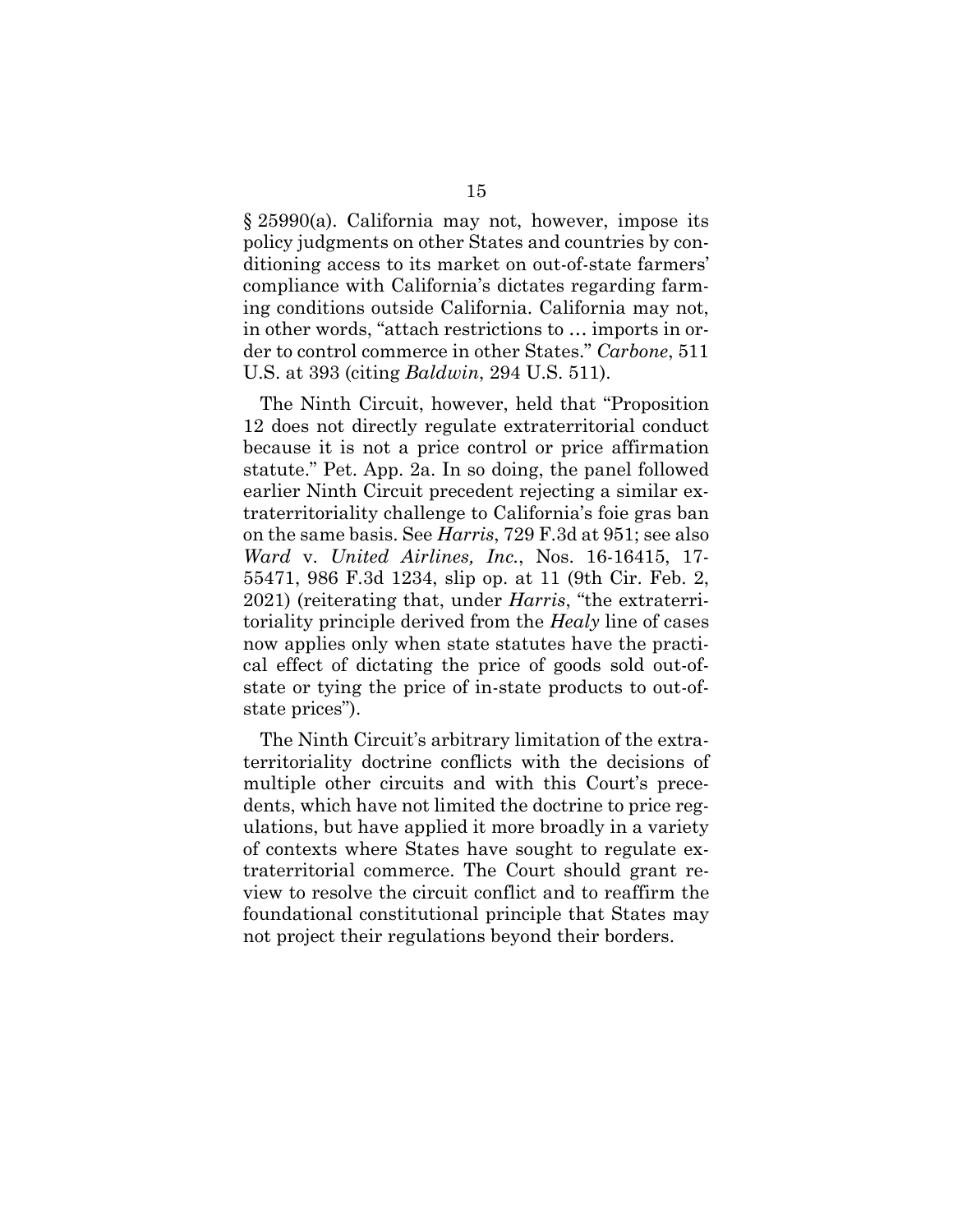#### **A. The Decision Below Conflicts With Decisions Of Multiple Other Circuits.**

The decision below conflicts with decisions of at least six other circuits, which have expressly rejected the argument that the extraterritoriality doctrine is limited to price regulations, and which have applied the doctrine in other contexts—including contexts that are materially indistinguishable from this case.

In *National Solid Wastes Management Association* v. *Meyer*, 63 F.3d 652 (7th Cir. 1995), for example, the Seventh Circuit explained that, although some of this Court's extraterritoriality cases "involved price affirmation statutes, the principles set forth in these decisions are not limited to that context." *Id.* at 659. The court struck down a Wisconsin law that forbade the disposal of imported waste in Wisconsin unless the jurisdiction where it originated had adopted Wisconsin's recycling standards. *Id.* at 660–61. The "practical effect of the Wisconsin legislation," the Court observed, was "to impose the requirements of Wisconsin law on numerous waste generators who neither reside, nor dispose of their waste in Wisconsin." *Id.* at 661.

After Wisconsin narrowed its ban so that it applied only when Wisconsin's standards were not applied to Wisconsin-bound waste, the Seventh Circuit again struck it down, reasoning that "[n]o state has the authority to tell other polities what laws they must enact or how affairs must be conducted outside its borders." *Nat'l Solid Wastes Mgmt. Ass'n* v. *Meyer*, 165 F.3d 1151, 1153 (7th Cir. 1999) (per curiam). Such extraterritorial laws, the court concluded, "would serve as a clog on interstate commerce." *Id.* "If Wisconsin can tell municipalities in Illinois or Minnesota what recycling ordinances they must adopt in order to transact interstate commerce, then so can Indiana (not to mention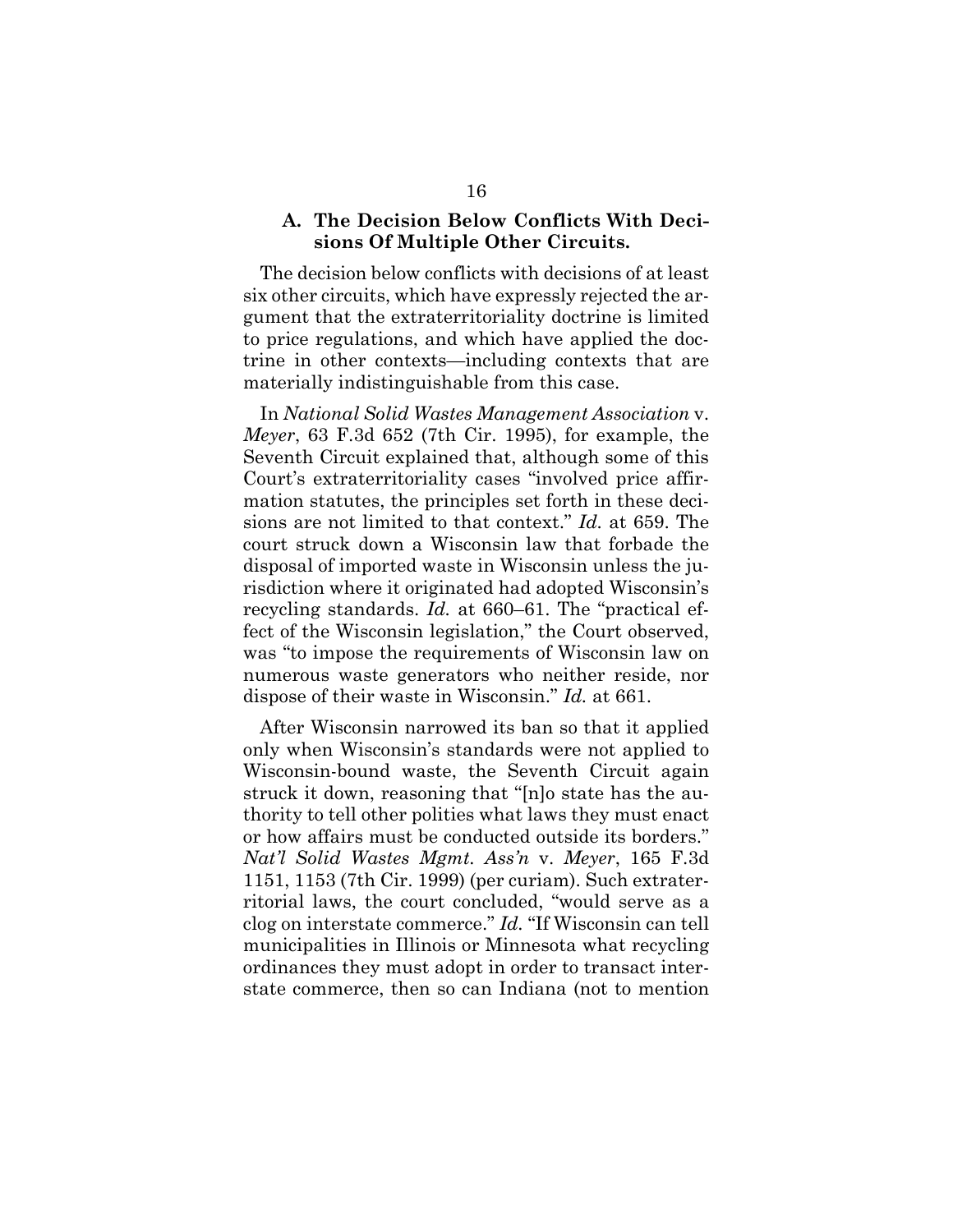Illinois and Minnesota)." *Id.* "The resulting conflict could stop all traffic at state borders." *Id.*

More recently, the Seventh Circuit applied the same principles to strike down an Indiana law that—exactly like Proposition 12—prohibited the in-state sale of imported products (there, vaping products) unless the out-of-state facilities where they were produced complied with conditions specified by Indiana. See *Legato Vapors,* 847 F.3d at 829–37. Comparing the law to a hypothetical attempt to regulate conditions in "out-ofstate barns where the cows are milked," the court held that the law "regulate[d] the production facilities and processes of out-of-state manufacturers and thus wholly out-of-state commercial transactions." *Id.* at 837. "With almost two hundred years of precedents to consider," the court found not "a single appellate case permitting" such "direct regulation of out-of-state manufacturing processes and facilities." *Id.* at 831. Thus, if the Ninth Circuit had applied the legal standard applicable in the Seventh Circuit, it would have struck down California's Sales Ban.

The First Circuit, too, has struck down a state law which had nothing to do with price regulation—that conditioned in-state business on out-of-state conduct. See *Nat'l Foreign Trade Council* v. *Natsios*, 181 F.3d 38, 69–70 (1st Cir. 1999), *aff'd sub nom. Crosby* v. *Nat'l Foreign Trade Council*, 530 U.S. 363 (2000). In *Natsios*, the First Circuit invalidated a Massachusetts law that, in an effort to combat human-rights violations in Burma, effectively excluded companies from obtaining state government contracts if they did business in Burma. See *id.* at 45–46, 69–70. The court held that the law violated the extraterritoriality doctrine because "both the intention and effect of the statute [was] to change conduct beyond Massachusetts's bor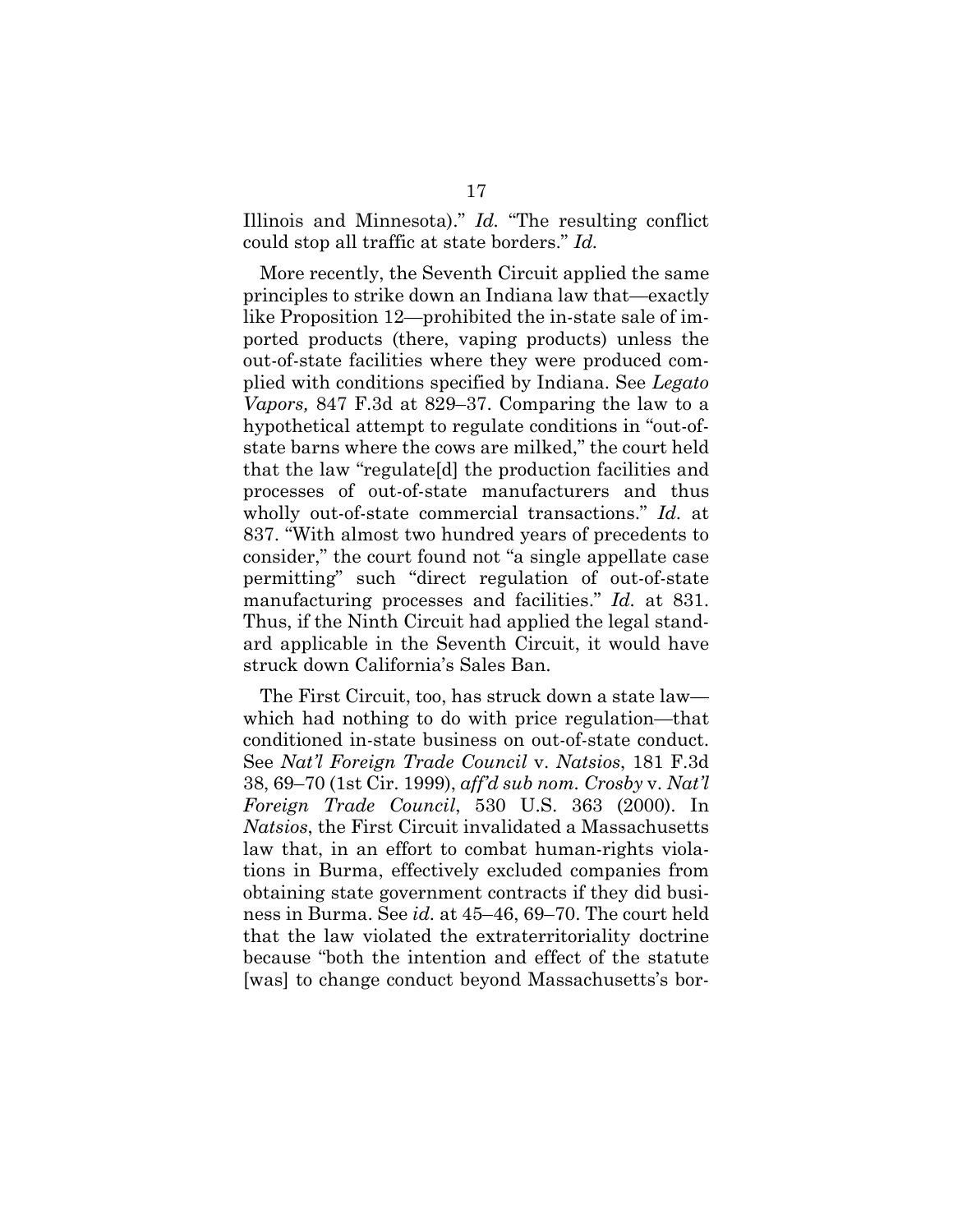ders." *Id.* at 69. Thus, Massachusetts was not permitted to "conditio[n] state procurement decisions on conduct that occurs in Burma." *Id.* Yet the Ninth Circuit permitted California to condition access to its market on conduct that occurs outside California.

Other circuits also have struck down non-price regulations as impermissibly extraterritorial and/or expressly declined to limit the doctrine to price regulations. See, *e.g.*, *Ass'n for Accessible Meds.*, 887 F.3d at 670 ("reject[ing] Maryland's argument that [this Court has] limited the extraterritoriality principle only to price affirmation statutes"); *Am. Beverage Ass'n* v. *Snyder*, 735 F.3d 362, 373–76 (6th Cir. 2013) (striking down Michigan law that required certain beverages to be sold in unique-to-Michigan containers and prohibited the sale of those packaged beverages in other States); *Am. Booksellers Found.* v. *Dean*, 342 F.3d 96, 102–04 (2d Cir. 2003) (striking down Vermont law that regulated Internet commerce outside Vermont); *Hardage* v. *Atkins*, 619 F.2d 871, 872 (10th Cir. 1980) (striking down Oklahoma law that regulated out-of-state waste disposal); see also *North Dakota* v. *Heydinger*, 825 F.3d 912, 920 (8th Cir. 2016) (opinion of Loken, J.) ("[T]he Supreme Court has never so limited the [extraterritoriality] doctrine [to price regulations], and indeed has applied it more broadly.").

No other circuit has upheld a state law banning the in-state sale of imported products based solely on the State's objection to the conditions under which they were produced. And the only other circuit that has suggested the extraterritoriality doctrine is limited to price regulations—the Tenth Circuit, see *Energy & Envt. Legal Inst.* v. *Epel*, 793 F.3d 1169, 1173–75 (10th Cir. 2015) (Gorsuch, J.)—has in fact struck down a state law that, like Proposition 12, banned imported products in an effort to control conduct outside the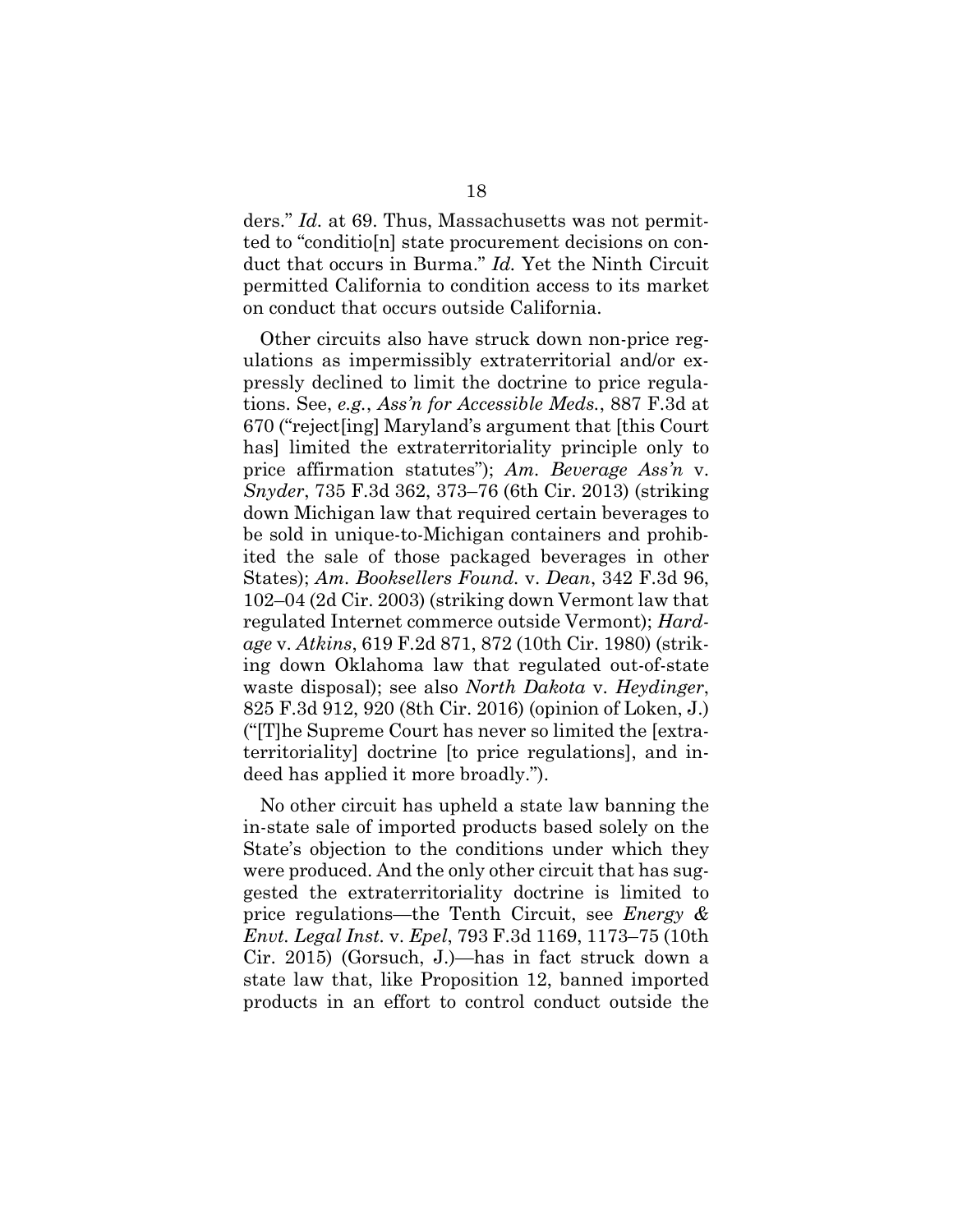State. See *Hardage*, 619 F.2d at 872 (striking down Oklahoma statute that prohibited the importation of industrial waste unless the State in which the waste originated had adopted disposal standards similar to Oklahoma's). As the Tenth Circuit explained in *Hardage*, a State may not "forc[e] its judgment … on its sister states 'at the pain of an absolute ban on the interstate flow of commerce.'" *Id.* at 873 (quoting *Great Atl. & Pac. Tea Co.* v. *Cottrell*, 424 U.S. 366, 380 (1976)).

Accordingly, both the holding and the rationale of the Ninth Circuit's decision below conflict with the law in every other circuit to have considered the question, with the arguable exception of the Tenth Circuit. The Court should grant review to resolve this square split of authority and restore national uniformity on the fundamental question whether States may restrict access to their markets by dictating the manner in which products are produced outside their borders.

#### **B. The Decision Below Conflicts With This Court's Precedent.**

In addition to creating a circuit conflict, the Ninth Circuit's decision further conflicts with this Court's precedent. In *Baldwin*, this Court struck down a New York law that was structured identically to Proposition 12—a ban on the in-state sale of imported products (there, milk; here, pork and veal) based on commerce that occurred entirely outside the State (there, the price paid to the out-of-state producer; here, the confinement conditions on out-of-state farms). See 294 U.S. at 519. Proceeding from the premise that "New York has no power to project its legislation into Vermont by regulating the price to be paid in that state for milk acquired there," *id.* at 521, Justice Cardozo held for a unanimous Court that New York likewise could not use a sales ban to "regulat[e] by indirection the prices to be paid to producers in another [state],"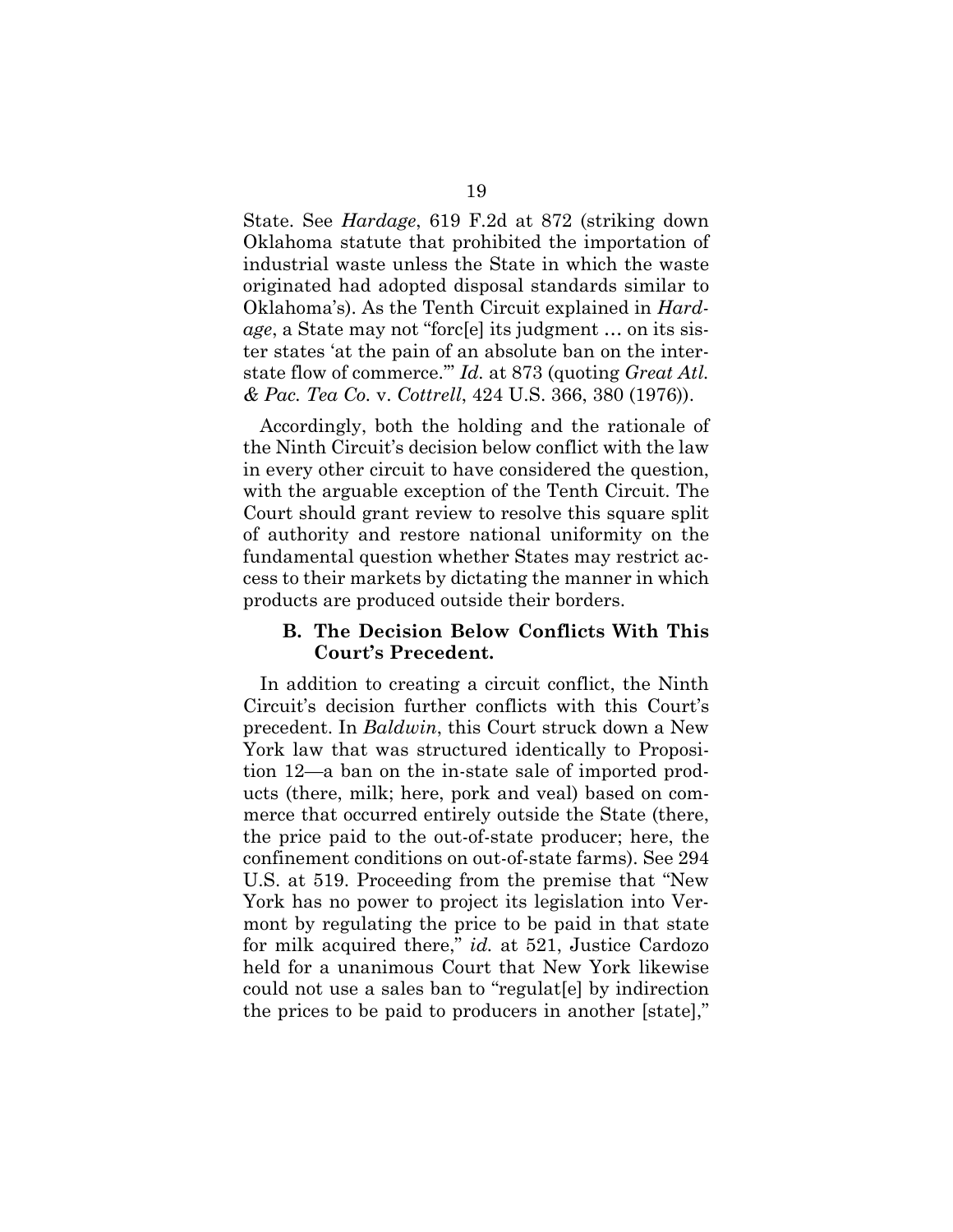*id.* at 524. "One state may not put pressure of that sort upon others to reform their economic standards." *Id.* Rather, the Court held, if Vermont dairy farmers were being underpaid, "the legislature of Vermont and not that of New York must supply the fitting remedy." *Id.* 

The court below refused to apply *Baldwin* because Proposition 12 "is not a price control or price affirmation statute." Pet. App. 2a; accord *Harris*, 729 F.3d at 951. That decision conflicts squarely with this Court's decision in *Carbone*, which applied *Baldwin*'s core holding—that "States and localities may not attach restrictions to exports or imports in order to control commerce in other States," 511 U.S. at 393 (citing *Baldwin*, 294 U.S. 511)—to a non-price regulation. The law at issue in *Carbone* was a municipal waste-control ordinance, which the town defended as a measure designed to minimize its environmental footprint by "steer[ing]" locally generated waste "away from out-oftown disposal sites that it might deem harmful to the environment." *Id.* Citing *Baldwin*, this Court rejected that justification because it would "extend the town's police power beyond its jurisdictional bounds." *Id.*

*Carbone* thus confirms that the extraterritoriality principle applied in *Baldwin* extends beyond the priceregulation context. And, under that principle, Proposition 12's Sales Ban is manifestly unconstitutional. Just as New York could not restrict milk imports in an effort to control out-of-state prices, and just as Clarkstown could not restrict waste exports in an effort to control out-of-town waste disposal, California cannot restrict pork and veal imports in an effort to control out-of-state farming conditions. Nor, as respondents contended below, can California justify the Sales Ban as a measure to prevent California's "complicity" in out-of-state practices to which it objects. See *Harris*,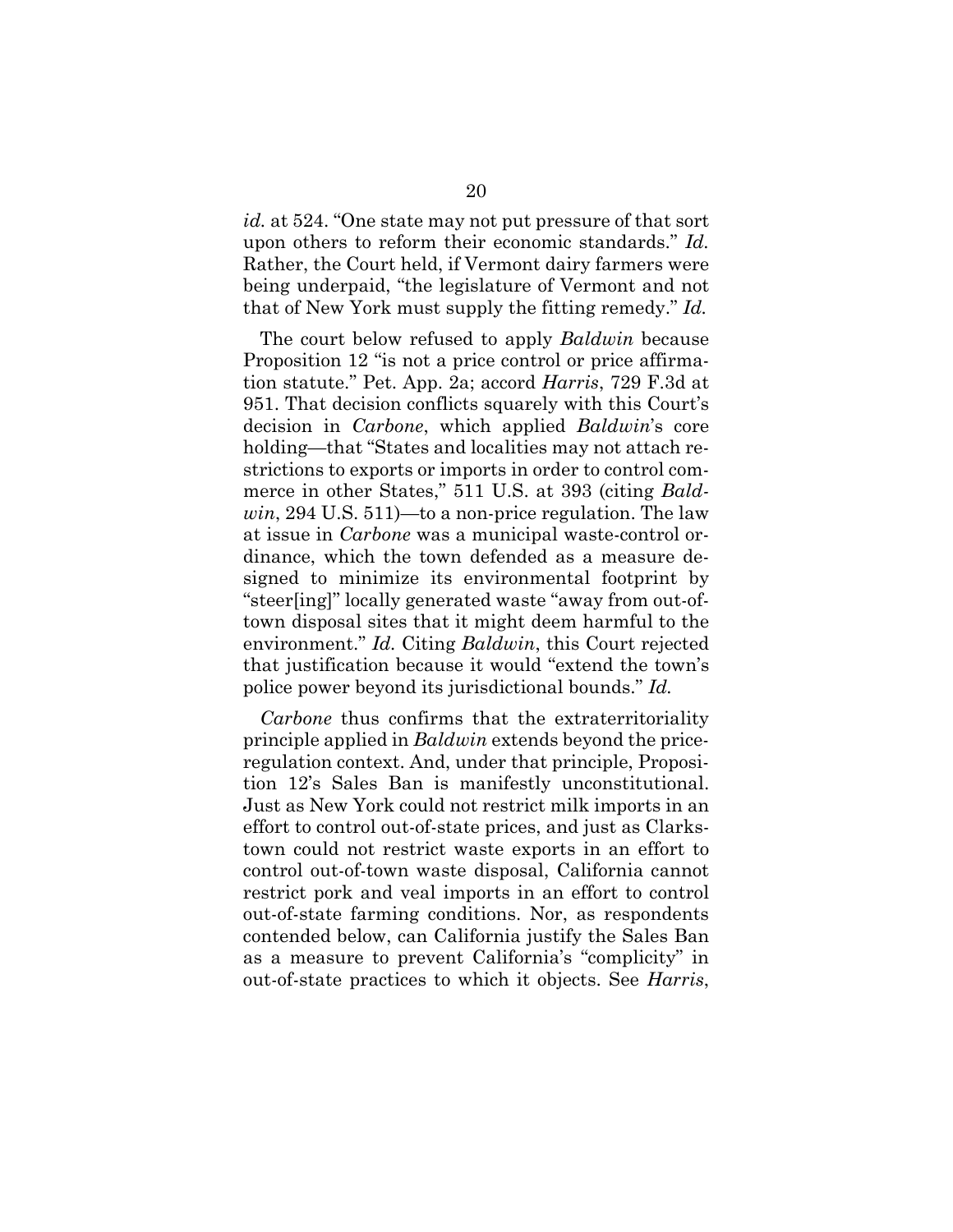729 F.3d at 952–53. That is the precise rationale *Carbone* and *Baldwin* rejected as beyond a State's "jurisdictional bounds." *Carbone*, 511 U.S. at 393.

In support of its contrary holding, the Ninth Circuit erroneously relied on *Walsh*, 538 U.S. 644. See Pet. App. 2a–3a; see also *Harris*, 729 F.3d at 951. *Walsh* involved a challenge *to a price regulation*. It held only that there was no extraterritorial control in that case, and said nothing about the extraterritoriality doctrine's application outside the price-regulation context, an issue that was not before it. See *Ass'n for Accessible Meds.*, 887 F.3d at 669–70. *Walsh* did not purport to overrule *Carbone*. Nor did it take issue with this Court's formulation of the doctrine in cases like *Healy*, which have explained that "a state law that has the 'practical effect' of regulating commerce"—*of any kind*—"occurring wholly outside that State's borders is invalid under the Commerce Clause." *Healy*, 491 U.S. at 332; see also *id.* at 333 n.9 (observing that the plurality's holding in *Edgar* v. *MITE Corp.*, 457 U.S. 624 (1982)—a non-price regulation case—"significantly illuminates the contours of the constitutional prohibition on extraterritorial legislation").

Finally, the Ninth Circuit's rationale is arbitrary. There is no principled reason to single out "price" regulation as the one form of extraterritorial activity that is off-limits, while allowing States to regulate every other form of out-of-state commerce. Such an ad hoc rule is incompatible not only with this Court's Commerce Clause precedent, but with the Constitution's federal structure, under which "[t]he sovereignty of each State … implie[s] a limitation on the sovereignty of all of its sister States." *World-Wide Volkswagen Corp.* v. *Woodson*, 444 U.S. 286, 293 (1980); see also *Shelby Cty.* v. *Holder*, 570 U.S. 529, 540 (2013) (recognizing the "historic tradition that all the States enjoy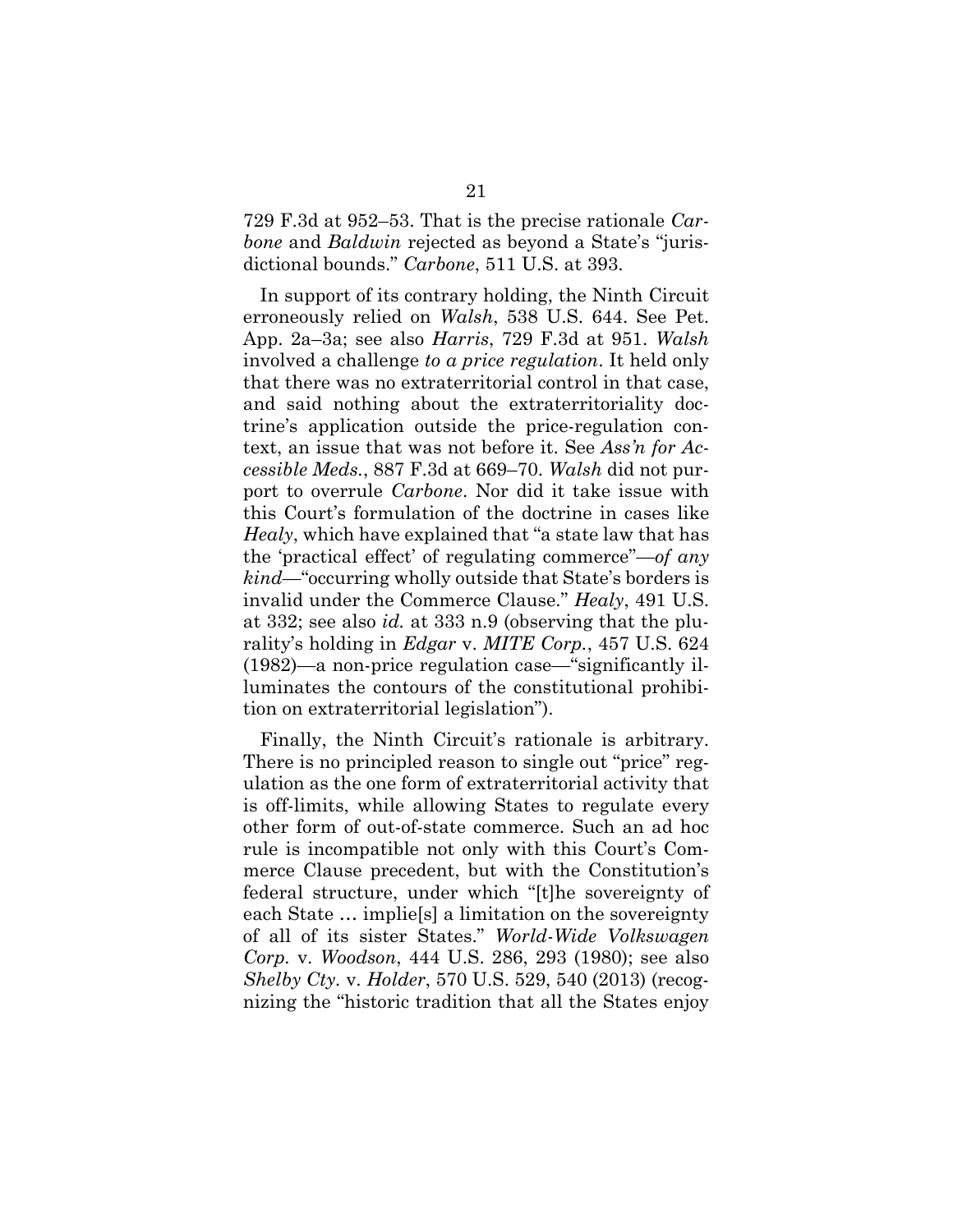equal sovereignty"). In our federal system, each "state is without power to exercise 'extraterritorial jurisdiction,' that is, to regulate and control activities wholly beyond its boundaries." *Watson* v. *Emp'rs Liab. Assurance Corp.*, 348 U.S. 66, 70 (1954); see also *Bonaparte* v. *Tax Court*, 104 U.S. 592, 594 (1882) ("No State can legislate except with reference to its own jurisdiction."). Where, as here, States "pass beyond their own limits, and the rights of their own citizens, and act upon the rights of citizens of other States, there arises a conflict … which renders the exercise of such power incompatible with the rights of other States, and with the constitution of the United States." *Ogden* v. *Saunders*, 25 U.S. (12 Wheat.) 213, 369 (1827).

## **II. THE NINTH CIRCUIT'S DISCRIMINATION RULING CONFLICTS WITH DECISIONS OF THIS COURT AND OTHER CIRCUITS.**

The Ninth Circuit ruled that "Proposition 12 does not have a discriminatory effect because it treats instate meat producers the same as out-of-state meat producers." Pet. App. 2a. Review of that ruling is warranted because it conflicts with this Court's decisions in *Baldwin, Hunt*, and *West Lynn Creamery*, which hold that a State cannot close off competition from outof-state producers by mandating that they abandon "advantages belonging to the place of origin." 512 U.S. at 194. Further, the Ninth Circuit's decision conflicts with decisions of other federal courts of appeals, which have held that the Commerce Clause limits facially neutral statutes that discriminate by eliminating a competitive advantage possessed by out-of-state competitors.

1. The Sales Ban discriminates against interstate commerce in precisely the same way as the New York sales ban struck down in *Baldwin*. There, New York adopted a system of minimum prices to be paid by milk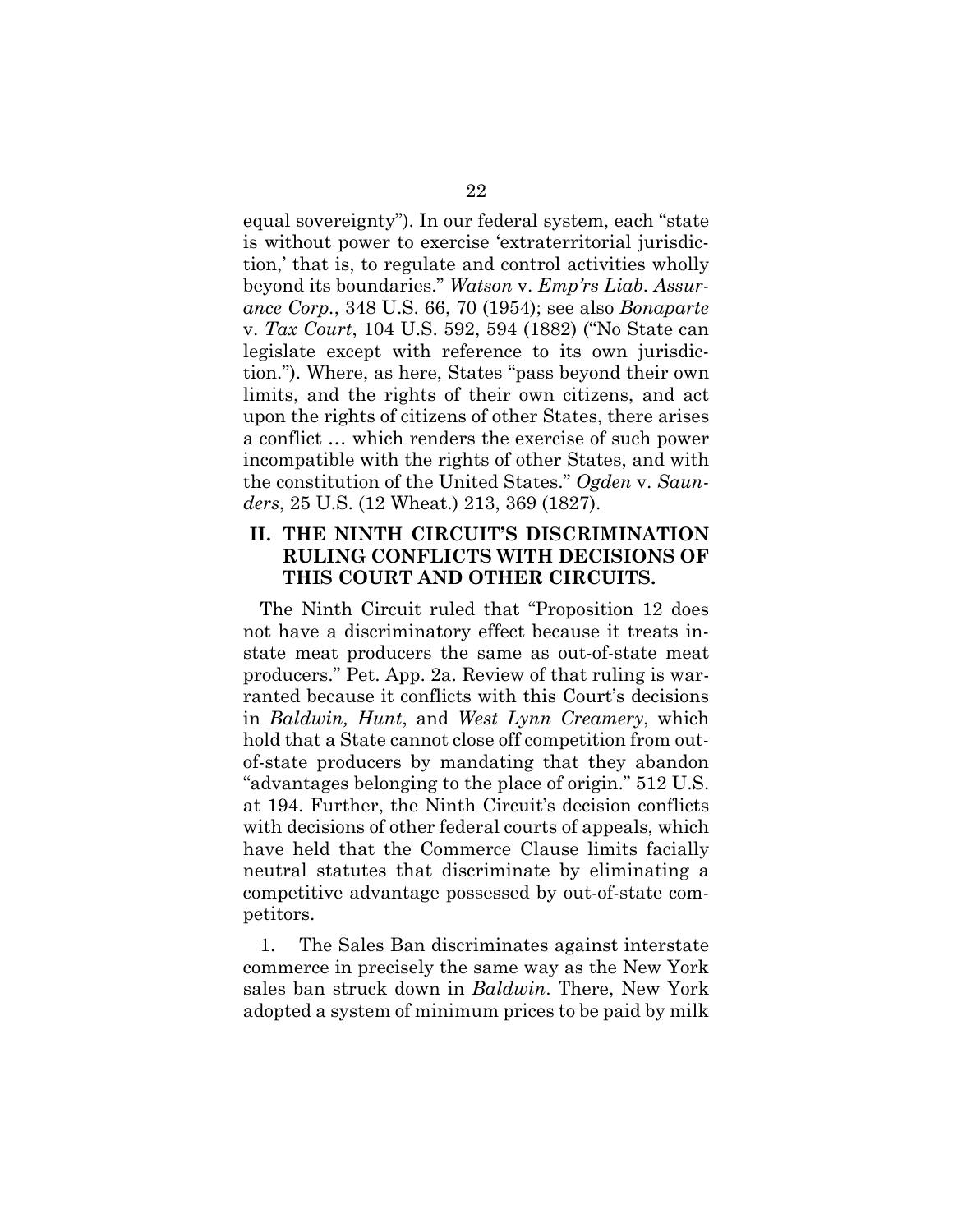dealers to milk producers. 294 U.S. at 519. New York extended its in-state "protective prices" "to that part of the supply … which comes from other states" by mandating that "there shall be no sale within [New York] of milk bought outside unless the price paid to the producers was one that would be lawful upon a like transaction within the state." *Id.*; see *id.* at 521 ("The importer … may keep his milk or drink it, but sell it he may not."). *Baldwin* held that New York could not prohibit the sale of imported milk on the ground that the price paid to the out-of-state farmer was "less than would be owing in like circumstances to farmers in New York." *Id.* Justice Cardozo explained that "[s]uch a power, if exerted, will set a barrier to traffic between one state and another as effective as if customs duties … had been laid upon the thing transported." *Id.* Thus, New York's facially neutral restriction was discriminatory because it "neutralize[d] economic advantages belonging to the place of origin." *Id.* at 528.

Likewise, *Hunt* struck down a North Carolina statute that required uniform labeling on all apples sold in-state because it "ha[d] the effect of stripping away from the Washington apple industry the competitive and economic advantages it ha[d] earned for itself," and "ha[d] a leveling effect which insidiously operate[d] to the advantage of local apple producers." 432 U.S. at 351. "Despite the statute's facial neutrality," and without "ascrib[ing] an economic protection motive to the North Carolina Legislature," this Court held that the law discriminated and that the State had failed to justify its discrimination. *Id.* at 352–53.

Finally, in *West Lynn Creamery*, this Court held that the Commerce Clause prohibits state laws that violate "the unitary national market by handicapping out-ofstate competitors, thus artificially encouraging instate production even when the same goods could be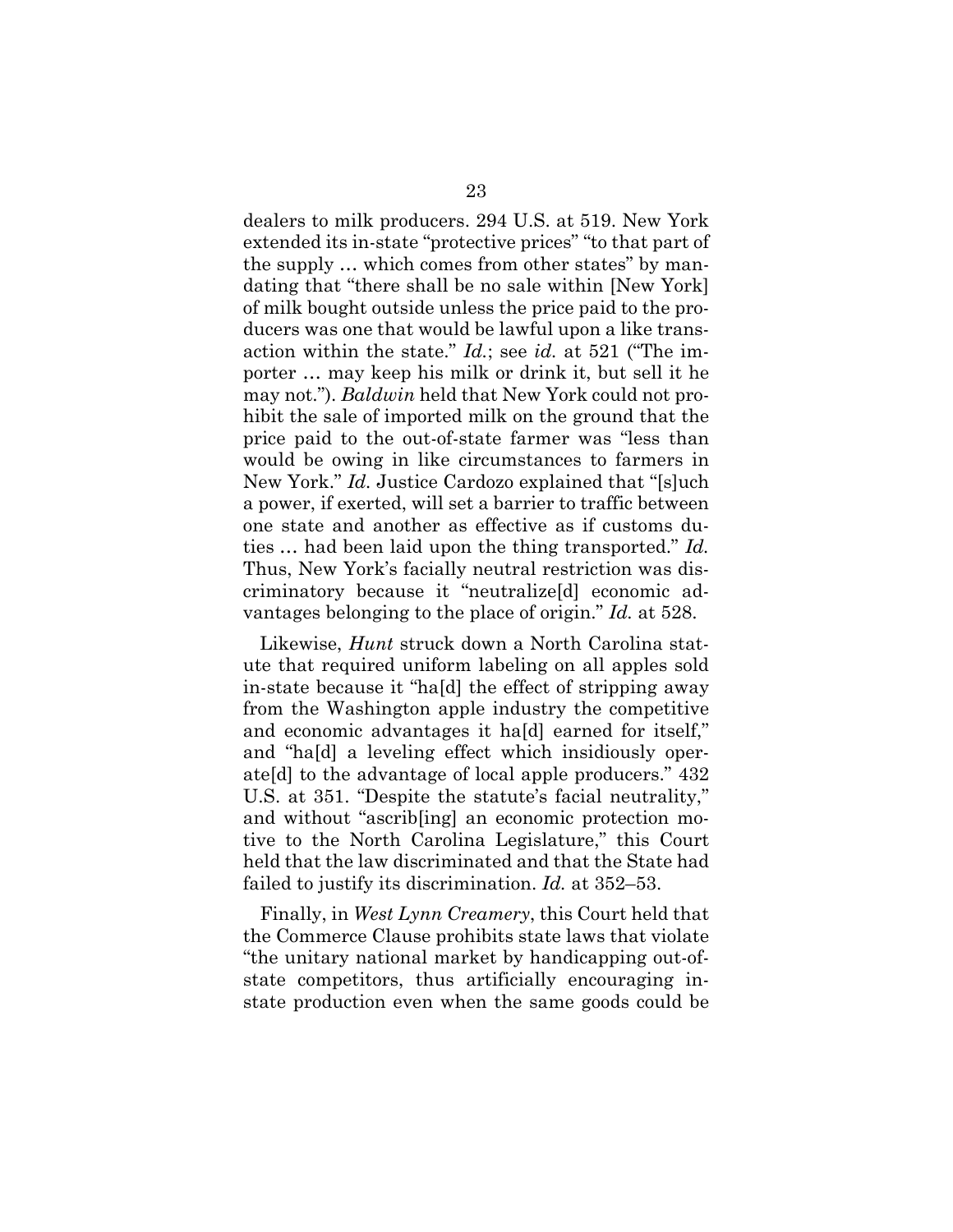produced at lower cost in other States." 512 U.S. at 193. Quoting *Baldwin*, this Court reaffirmed that "the police power may [not] be used by the state of destination with the aim and effect of establishing an economic barrier against competition with the products of another state" because "[r]estrictions so contrived are an unreasonable clog upon the mobility of commerce" and "neutralize advantages belonging to the place of origin." *Id.* at 194.

2. Here, too, the Sales Ban insulates in-state producers from out-of-state competition. As in *Baldwin*, the Sales Ban's intended and inevitable effect is to protect California producers from bearing costs not borne by out-of-state competitors. It does so by subjecting out-of-state competitors to the same confinement requirements that California imposes on in-state producers. Cf. *Baldwin*, 294 U.S. at 528 (States may not "establish a wage scale … for use in other states, and … bar the sale of the products … unless the scale has been observed"). The Sales Ban is a protectionist trade barrier, leveling the playing field between instate and out-of-state producers by blocking the flow of goods into California unless out-of-state producers comply with the same costly regulations to which California producers are subject under § 25990(a).

As in *Baldwin* and *Hunt*, Proposition 12 neutralizes the competitive advantage out-of-state producers would have if they could sell their products in California without complying with the confinement requirements California imposes on its own producers. "This effect renders the [Sales Ban] unconstitutional, because it, like a tariff, 'neutraliz[es] advantages belonging to the place of origin.'" *W. Lynn Creamery*, 512 U.S. at 196 (second alteration in original) (quoting *Baldwin*, 294 U.S. at 527); see also *Hunt*, 432 U.S. at 351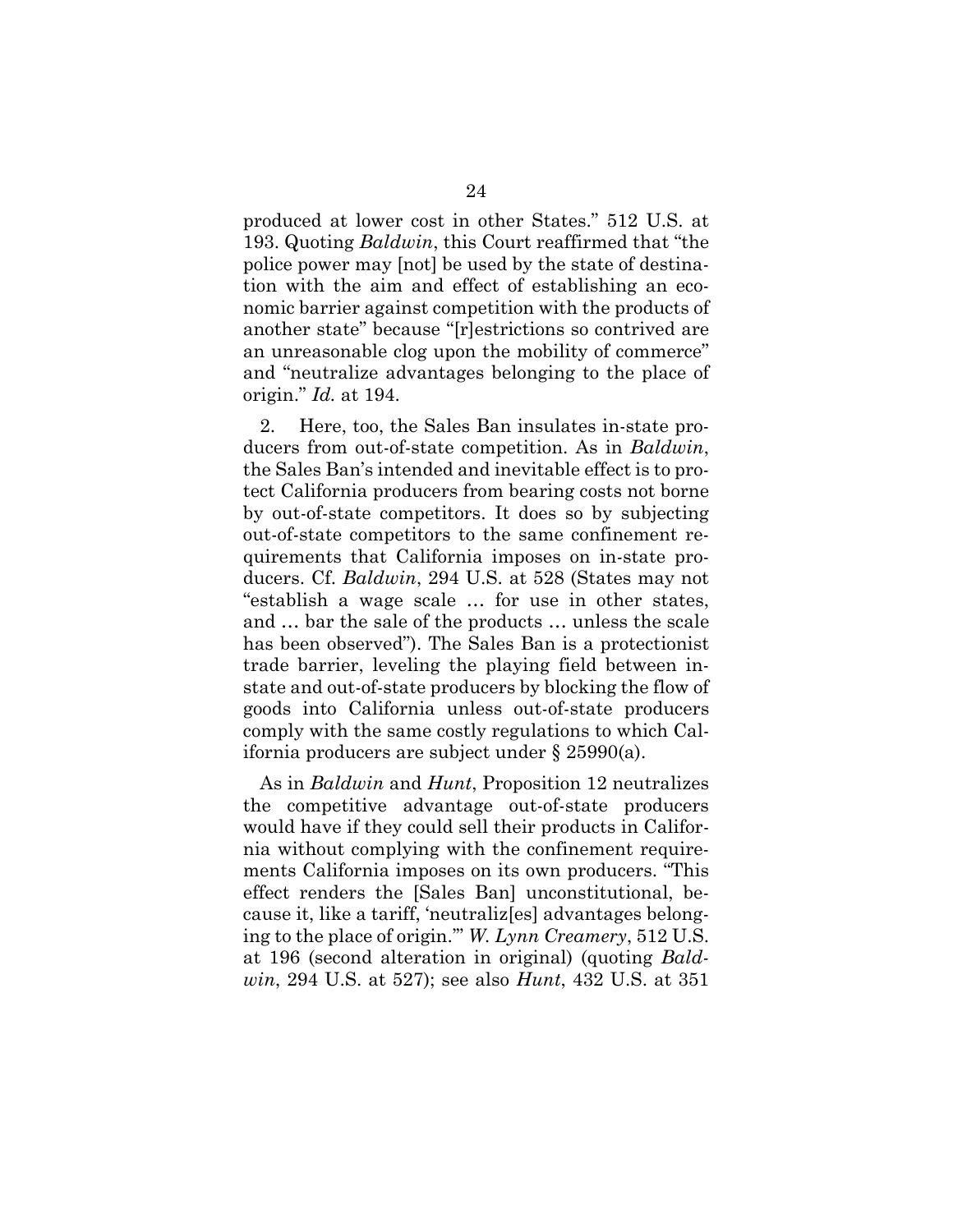(striking down North Carolina apple labeling law because it had "the effect of stripping away" out-of-state producers' "competitive and economic advantages" and had "a leveling effect which insidiously operate[d] to the advantage of local apple producers").

For the same reason, the decision below conflicts with *Cloverland-Green*, 298 F.3d 201. There, the Third Circuit explained that *Baldwin* and *Hunt* stand for the proposition that "if a state regulation has the effect of protecting in-state businesses by eliminating a competitive advantage possessed by their out-of-state counterparts, heightened scrutiny applies." *Id.* at 212. The Third Circuit thus held that the Pennsylvania statute should have been subjected to "heightened scrutiny" reserved for discriminatory law under the Commerce Clause. *Id.* at 213; see also *Walgreen Co.* v. *Rullan*, 405 F.3d 50, 58 (1st Cir. 2005) (striking down facially neutral statute that had the effect of "protect[ing] the mostly local group of existing pharmacies from competitive pressure").5

The Sales Ban impermissibly imposes a leveling effect that protects in-state producers by stripping away competitive advantages enjoyed by out-of-state competitors. The Ninth Circuit's refusal to subject the Sales Ban to heightened scrutiny conflicts with decisions of this Court and the federal courts of appeals.

<sup>5</sup> See also, *e.g.*, Laurence H. Tribe, *American Constitutional Law* § 6-8, at 1076 (3d ed. 2000) ("[J]ust as it was impermissible in *Baldwin v. Seelig* for New York to eliminate the *price* advantage of Vermont milk by mandating a minimum price, so, too, in *Hunt v. Washington State Apple Advertising Commission*, was it impermissible for North Carolina to eliminate the quality advantage of apples from Washington by proscribing Washington's use of a quality grading system that distinguished its apples from the local product.").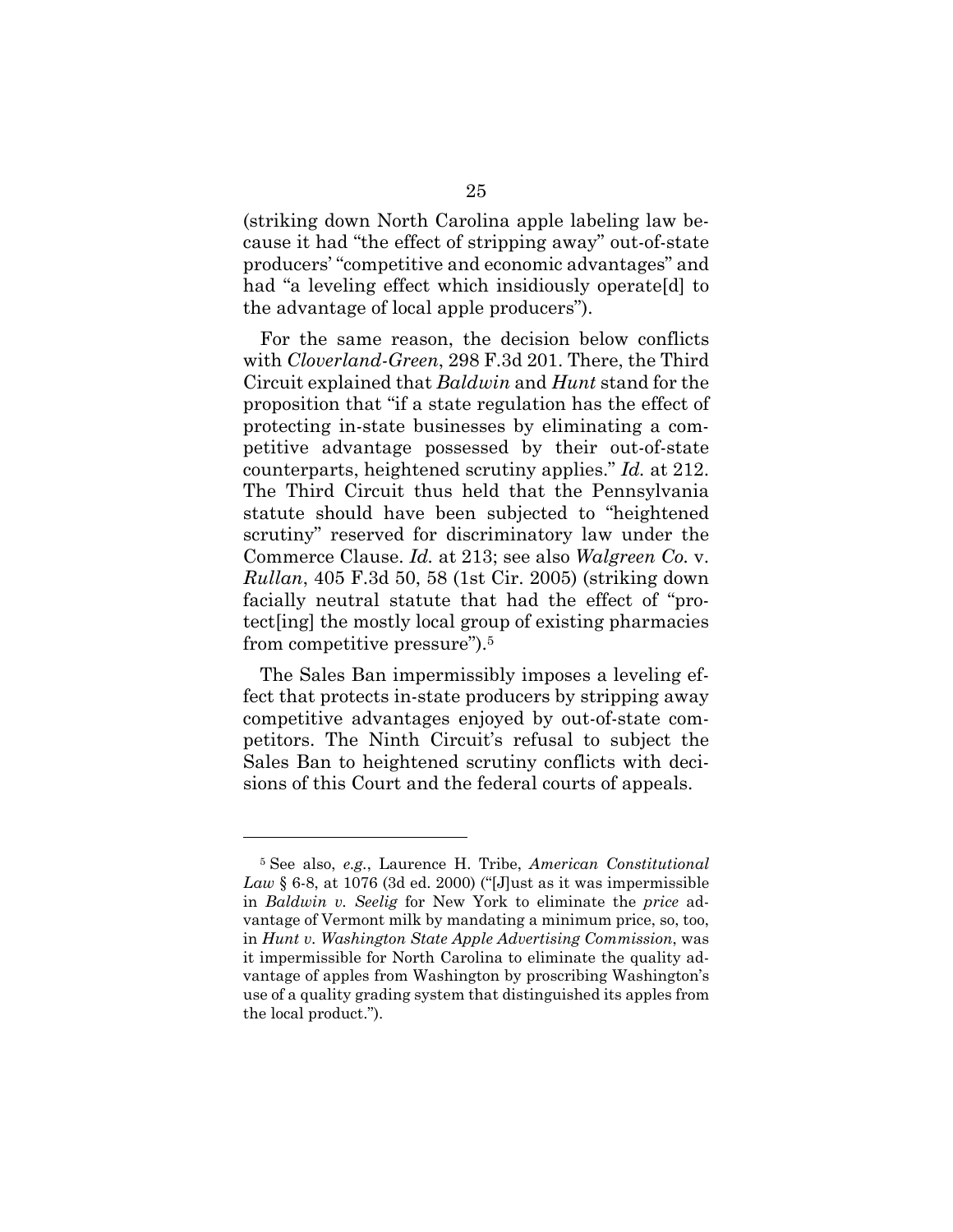3. Finally, this Court has held that the Commerce Clause's prohibition on stripping away "competitive advantages" applies to favorable in-state regulatory treatment. Indeed, the New York law struck down in *Baldwin* applied equally to in-state and out-of-state competitors, but nonetheless was unconstitutional because it impermissibly "neutralize[d] advantages" arising from the fact that Vermont, unlike New York, did not dictate a minimum price to be paid to producers. *Baldwin*, 294 U.S. at 527; see also *Cloverland-Green*, 298 F.3d at 213 (ruling that heightened scrutiny would apply to a minimum-price law if it eliminated a competitive advantage enjoyed by out-of-staters "whose home states do not prop up milk producers' prices"). Here, too, California may not strip away favorable regulatory treatment afforded to out-of-state competitors by their home States and countries that have not imposed the same costly confinement requirements in their own jurisdictions.<sup>6</sup>

On this point, the district court was mistaken when it concluded that "the cost of retrofitting their facilities to comply with Proposition 12" "is an equal-opportunity' burden." Pet. App. 25a–26a. The Sales Ban imposes no incremental burden on California producers, because they are subject to  $\S 25990(a)$ 's California-specific confinement prohibitions. Further, even if a law

<sup>6</sup> The "competitive advantage" the Sales Ban strips away is not limited to "a standard production method, available to any meat processor in any state that allows it." Pet. App. 24a. Rather, NAMI's members have spent hundreds of millions of dollars adopting non-standard production methods, but those expenditures would be rendered obsolete by the unprecedented standards ushered in by Proposition 12. For example, pork producers have spent hundreds of millions of dollars to convert their sow farms to "group housing," which has been praised by animal-rights groups, but would "not comply with Proposition 12." ER147–48 (¶¶9–10); ER141–42 (¶¶4–5).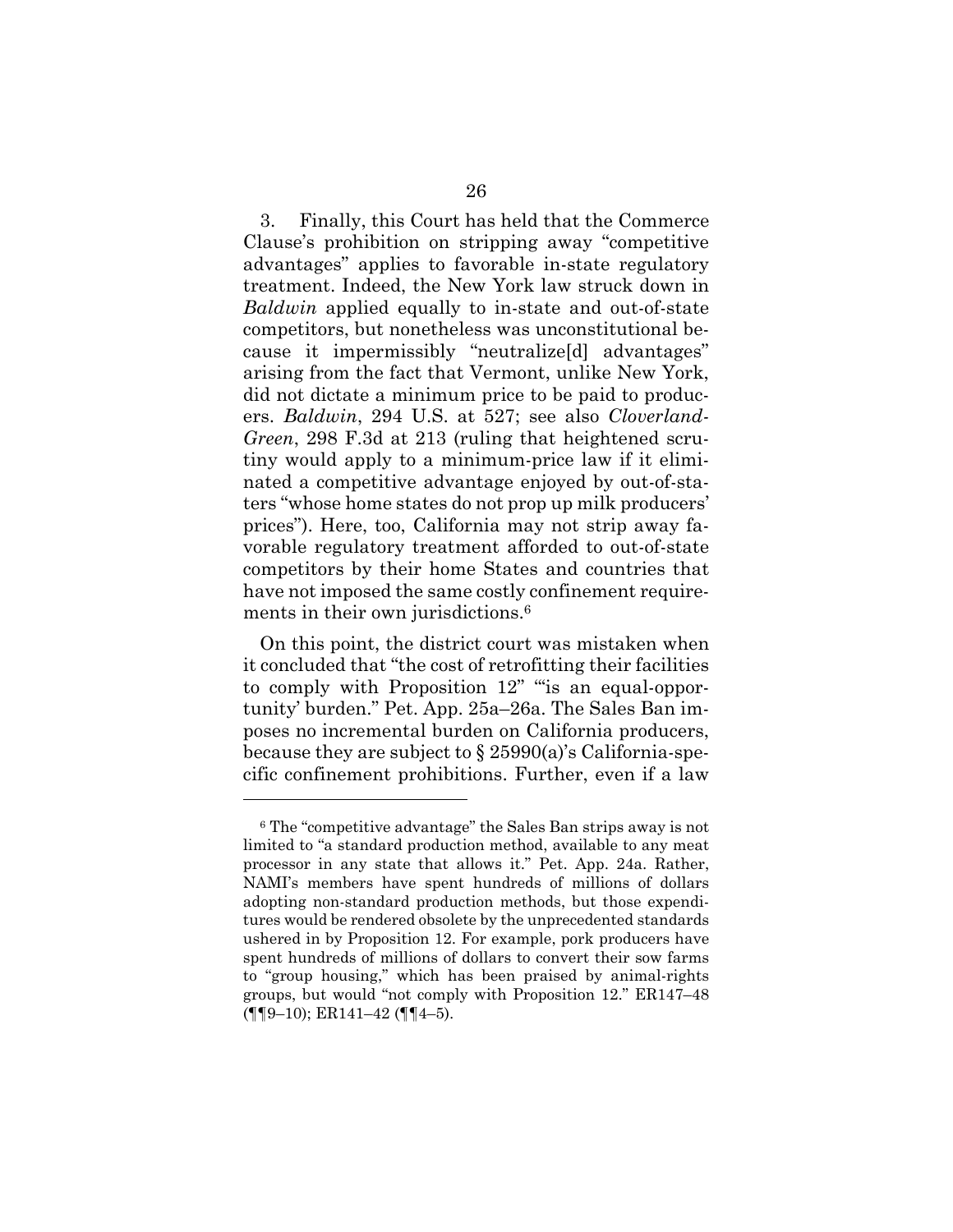is facially neutral, that says nothing about whether it has an impermissible protectionist effect. Rather, "state laws that are facially neutral but have the effect of eliminating a competitive advantage possessed by out-of-state firms trigger heightened scrutiny." *Cloverland-Green*, 298 F.3d at 211 (citing *Hunt* and *Baldwin*). The same was true in *Baldwin*: the New York law struck down there imposed the same minimumprice requirement on out-of-state sales and in-state sales. Likewise, the North Carolina law struck down in *Hunt* applied the same labeling requirements "to all apples sold in closed containers in the State without regard to their point of origin." 432 U.S. at 349. The laws in *Baldwin* and *Hunt* were unconstitutional despite their facial neutrality because of their impermissible "leveling effect." *Id.* at 351. The Sales Ban is no different. It too "insidiously operates to the advantage of local … producers" by "stripping away" out-of-state producers' competitive advantage. *Id.*

Review should be granted because the decision below conflicts with decisions of this Court and the federal courts of appeals on the issue whether a State can adopt a regulation that levels the playing field in a manner that denies out-of-state farmers and producers a competitive advantage.

## **III. THE NINTH CIRCUIT'S REFUSAL TO CON-DUCT** *PIKE* **BALANCING CONFLICTS WITH THIS COURT'S DECISIONS AND THOSE OF OTHER CIRCUITS.**

The Ninth Circuit's rejection of NAMI's *Pike* claim further conflicts with precedents of this Court and other circuits holding that a state law violates the Commerce Clause if it imposes a burden on interstate commerce that is "clearly excessive in relation to the putative local benefits." *Pike*, 397 U.S. at 142.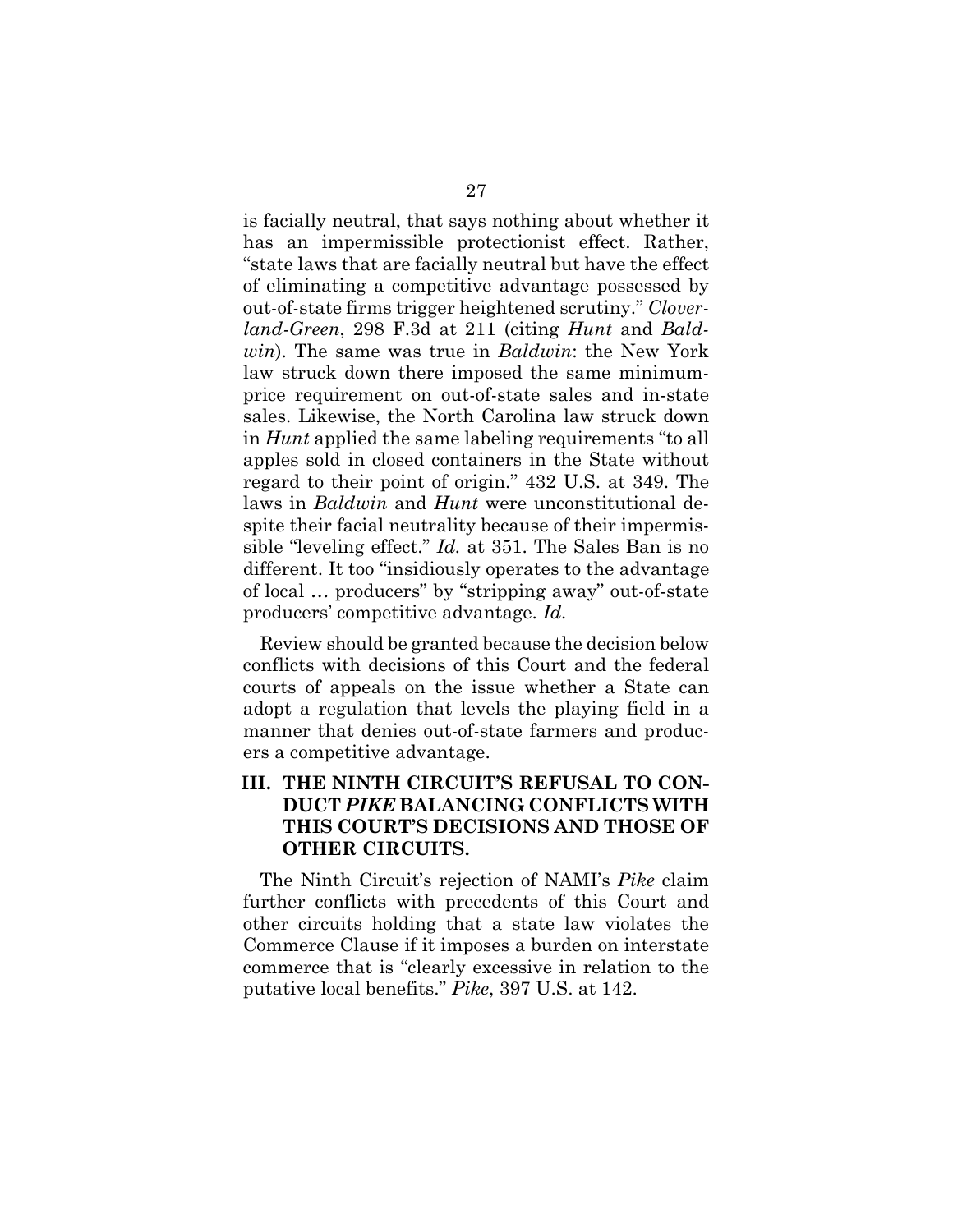1. As NAMI showed below, the Sales Ban is a prototypical violation of the Commerce Clause under *Pike* because it imposes massive burdens on interstate commerce with *no* countervailing legitimate local interest. The Sales Ban requires out-of-state veal and pork farmers to either abandon California (approximately 12% of the U.S. market) or spend hundreds of millions of dollars reconstructing their existing barns and constructing new ones to comply with California's confinement requirements. And it requires processors, packers, and distributors that do business in California to bear increased costs for Proposition 12-compliant animals and to reorganize their operations to serve the California market. The result will be less veal and pork, produced, processed, and distributed less efficiently, to fewer consumers, at higher prices.

The burdens the Sales Ban imposes on out-of-state producers are substantial by any measure. Take the veal industry, which consists of hundreds of small family farms located primarily in the Midwest. ER98 (¶3). These farmers just completed a decade-long, industrywide transition to group housing, at a cost of \$150 million. ER98–99 (¶¶4–7). They built their barns in line with European Union standards, which at the time were the world's most demanding, requiring 19.4 square feet per calf. ER99 (¶6). To comply with Proposition 12, these farmers would have to more than *double* their square footage—at a cost that may well be prohibitive, particularly while they are still paying down long-term debt from the last round of improvements. See ER99–100 (¶¶6–12), ER132–34 (¶¶5–10), ER136–38 ( $\P$  $\P$  $4$ –10).

Proposition 12 will also substantially burden the pork industry. The costs of altering facilities will run into the hundreds of millions of dollars in capital investments and increased operating costs. See ER 142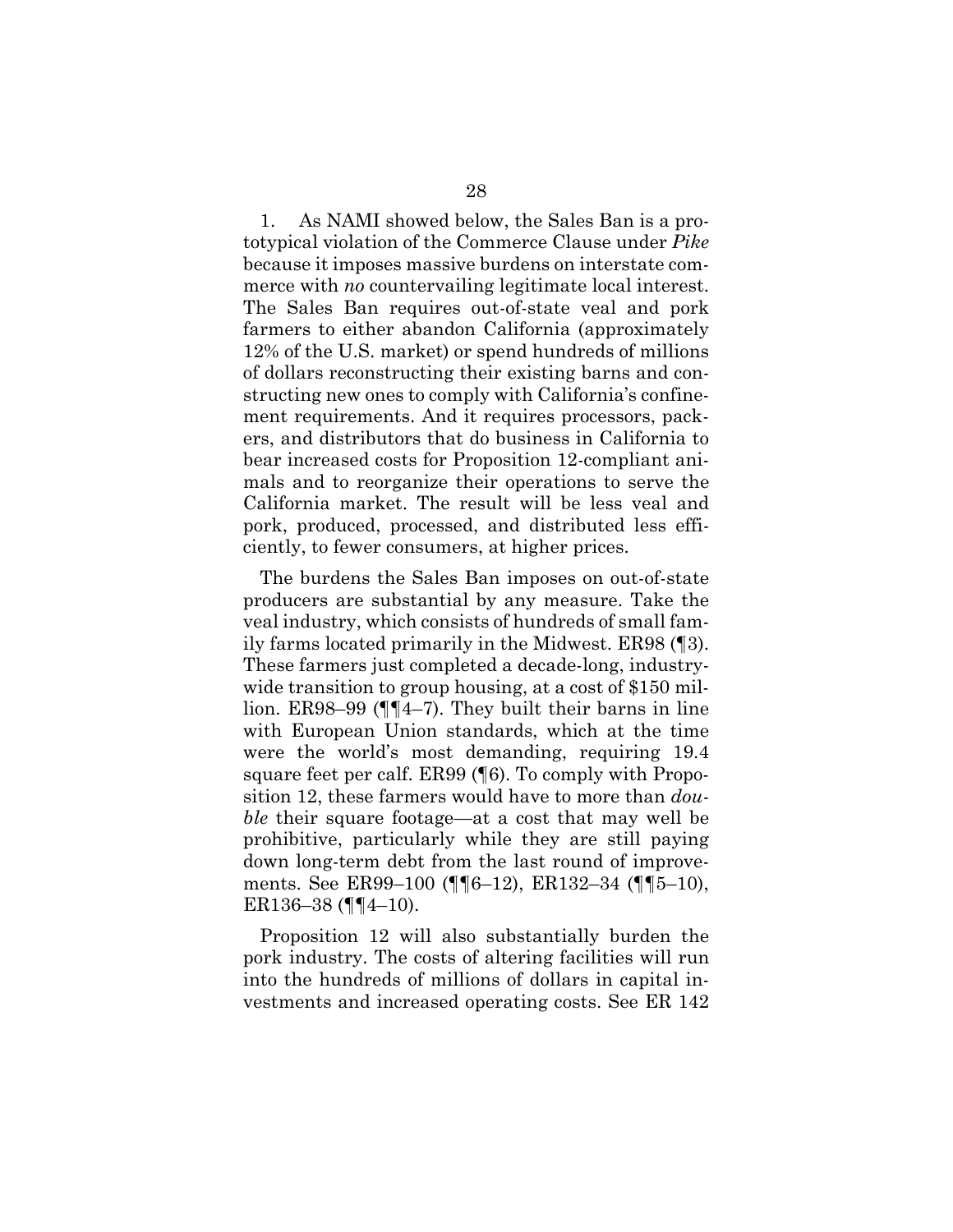(¶¶5–6), ER147–49 (¶¶9–13), ER153–54 (¶¶4–8), ER158–60 (¶¶9–13), ER 165–66 (¶¶7–12). Many of these costs will be borne by independent, small farmers who supply NAMI's members. See *id.* Compliance also will increase the cost of processing and distributing meat destined for California, which will require segregated production and distribution lines. See ER142–43 (¶¶7–10), ER149 (¶14), ER154–55 (¶¶9– 11), ER160–61 (¶14), ER167 (¶¶13–15).

California cannot point to *any* legitimate local interest justifying these substantial burdens. As NAMI showed below—and no party disputed—the Sales Ban serves no consumer-protection interest because there is no relation between the prohibited confinement conditions and food safety. Instead of promoting the health or welfare of either consumers or animals *in California*, the Sales Ban leverages California's buying power in an effort to force out-of-state farmers to adopt California's preferred animal-husbandry practices. See Prop. 12 § 2 (Proposition 12 seeks to "phas[e] out" confinement conditions California deems to be "crue[l]"). But California has no legitimate *local* interest in how farm animals are housed outside its borders. See *Carbone*, 511 U.S. at 393. Accordingly, the massive burden imposed by Proposition 12 is clearly excessive because there is no offsetting local benefit.

2. The Ninth Circuit, however, rejected NAMI's *Pike* claim without even weighing the competing interests. It held that the Sales Ban does not "substantially burden" interstate commerce because it (i) "precludes sales of meat products produced by a specified method, rather than imposing a burden on producers based on their geographical origin," and (ii) "does not impact an industry that is inherently national or requires a uniform system of regulation." Pet. App. 3a. Neither rationale can be reconciled with this Court's precedent.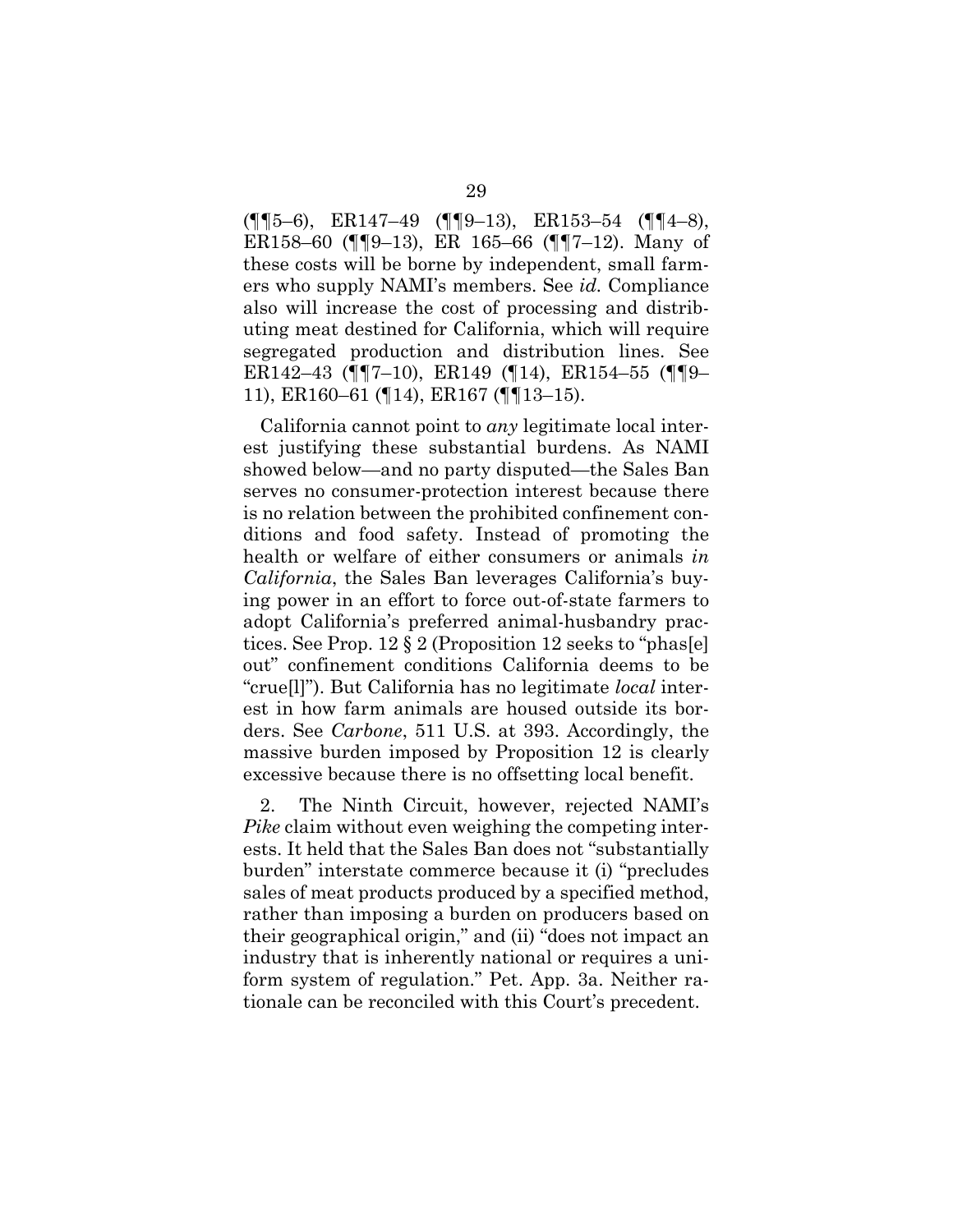Initially, in asking whether the Sales Ban burdens producers "based on their geographical origin," Pet. App. 3a, the Ninth Circuit conflated *Pike* with the prohibition on discrimination. A law that burdens out-ofstate producers based on their geographical origin is discriminatory, and hence subject to strict scrutiny. See *Or. Waste Sys., Inc.* v. *Dep't of Envtl. Quality*, 511 U.S. 93, 99 (1994) ("'[D]iscrimination' simply means differential treatment of in-state and out-of-state economic interests that benefits the former and burdens the latter."). By contrast, this Court has established *Pike* balancing as a *separate* tier of scrutiny applicable to *nondiscriminatory* laws. See *id.* ("If a restriction on commerce is discriminatory, it is virtually *per se* invalid. … By contrast, nondiscriminatory regulations that have only incidental effects on interstate commerce" are analyzed under *Pike*.); accord *Wayfair*, 138 S. Ct. at 2091; *Dep't of Revenue* v. *Davis*, 553 U.S. 328, 353 (2008); *United Haulers Ass'n, Inc.* v. *Oneida-Herkimer Solid Waste Mgmt. Auth.*, 550 U.S. 330, 346 (2007) (plurality op.).

Thus, the Ninth Circuit effectively confined *Pike* balancing to contexts in which states regulate "inherently national" industries or ones in need of a "uniform system of regulation." Pet. App. 3a. But this Court has never limited *Pike* in that way. In *Pike* itself, this Court struck down an Arizona law requiring in-state packaging of cantaloupes before interstate shipment, without suggesting that cantaloupe packaging is an inherently national industry or one in need of uniform regulation. This Court's formulation of the *Pike* standard asks only whether the "burden imposed on [interstate] commerce is clearly excessive in relation to the putative local benefits," *Wayfair*, 138 S. Ct. at 2091—without any indication that a court's duty to balance the competing interests is confined to particular contexts or industries. And this Court has applied *Pike* to strike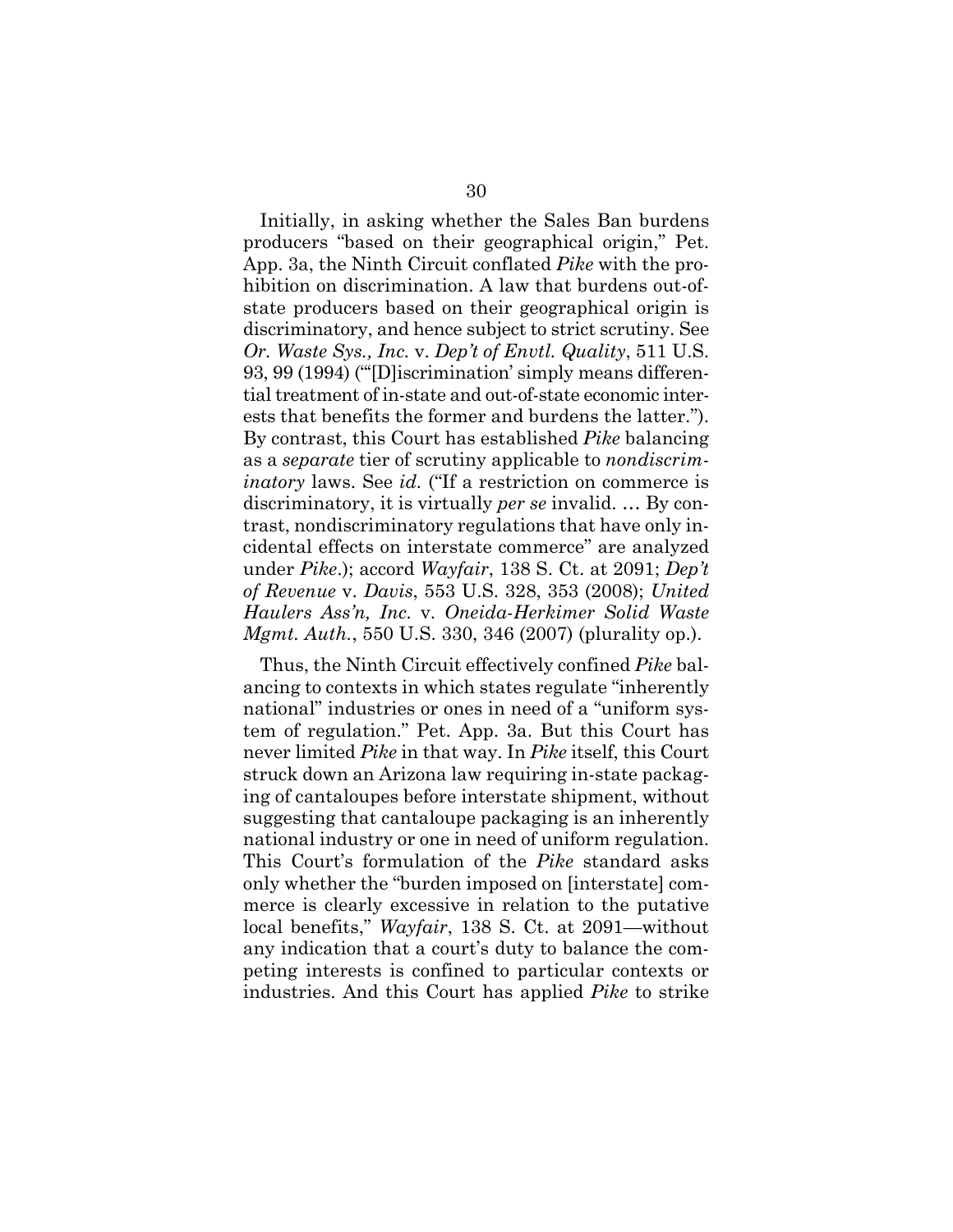down a state law that, like the Sales Ban, banned imported products, without asking whether the industry was inherently national or required uniform regulation. See *Great Atl.*, 424 U.S. at 375–76 (applying *Pike*  to strike down a Mississippi regulation that excluded milk imported from Louisiana).

The decision below also conflicts with decisions of other circuits. In *Yamaha Motor Corp.*, for example, the Fourth Circuit expressly rejected the argument that "*Pike* balancing applies only when a 'generally nondiscriminatory' state law 'undermine[s] a compelling need for national uniformity in regulation.'" 401 F.3d at 572 (alteration in original). The court explained that, under this Court's precedent, "*Pike* balancing is conducted in situations where a need for national uniformity is not implicated." *Id.* And the court struck down a Virginia law restricting the opening of new motorcycle dealerships in Virginia, concluding that *Pike* balancing applies "where interstate commerce is burdened by a state law that imposes barriers to market entry." *Id.* at 572–73.

Other circuits, too, have ruled that cognizable "burdens" under *Pike* are not limited to laws that undermine a need for nationally uniform regulation, but also include, for example, "regulations that have a disparate impact on in- versus out-of-state entities." *VIZIO, Inc.* v. *Klee*, 886 F.3d 249, 259 (2d Cir. 2018) (quoting *N.Y. Pet Welfare Ass'n, Inc.* v. *City of New York*, 850 F.3d 79, 91 (2d Cir. 2017)); see also *V-1 Oil Co.* v. *Utah State Dep't of Pub. Safety*, 131 F.3d 1415, 1425 (10th Cir. 1997); *Yamaha Motor Corp.*, 401 F.3d at 569 ("The *Pike* test requires closer examination ... when a court assesses a statute's burdens, especially when the burdens fall predominantly on out-of-state interests."). Consistent with these decisions, NAMI showed that the Sales Ban's heavy burdens fall primarily on out-of